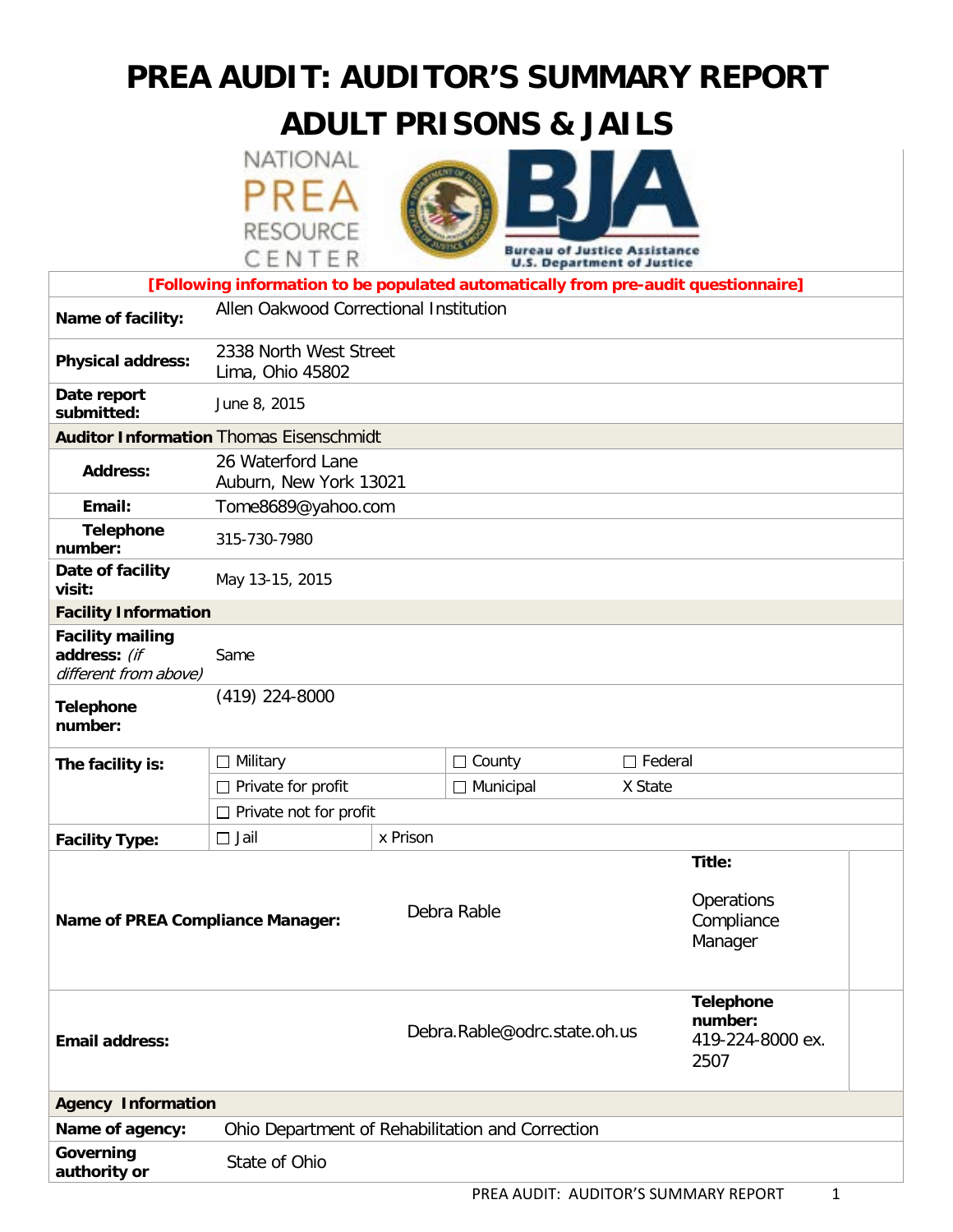| parent agency: (if<br>applicable)             |                                       |                             |                                                                     |  |  |  |
|-----------------------------------------------|---------------------------------------|-----------------------------|---------------------------------------------------------------------|--|--|--|
| <b>Physical address:</b>                      | 770 West Broad Street, Columbus, Ohio |                             |                                                                     |  |  |  |
| Mailing address: (if<br>different from above) | Same                                  |                             |                                                                     |  |  |  |
| <b>Telephone</b><br>number:                   | 614-752-1159                          |                             |                                                                     |  |  |  |
| <b>Agency Chief Executive Officer</b>         |                                       |                             |                                                                     |  |  |  |
| Name:                                         | Gary C. Mohr                          | Title:                      | Director                                                            |  |  |  |
| <b>Email address:</b>                         | Gary.Mohr@odrc.state.oh.us            | <b>Telephone</b><br>number: | 614-752-1164                                                        |  |  |  |
| <b>Agency-Wide PREA Coordinator</b>           |                                       |                             |                                                                     |  |  |  |
| Name:                                         | Andrew Albright                       | Title:                      | Chief, Bureau of Agency Policy and<br><b>Operational Compliance</b> |  |  |  |
| <b>Email address:</b>                         | Andrew.Albright@odrc.state.oh.us      | <b>Telephone</b><br>number: | 614-752-1708                                                        |  |  |  |

# **AUDIT FINDINGS**

#### **NARRATIVE:**

Allen Oakwood Correctional Institution has a very difficult and diverse mission. The institution houses inmates with severe mental disabilities, developmentally disabled inmates, protective custody inmates, inmates suffering from dementia and general population inmates. The risk for victimization with the type of vulnerable inmates at this facility is very high. The staff is very cognizant about this potential and very attentive to their duties and responsibilities.

The auditor received PREA documents from the facility and the Agency (ODRC) approximately three weeks prior to the audit. The auditor spoke with from the Rape Crisis Center for Crime Victim They indicated their address and phone number is found on posters throughout the facility. The Center understanding is the mail and calls are considered privileged and not monitored by staff. This was also confirmed by the facility Warden.

The auditor took part in the three day ACA reaccreditation process prior to the PREA audit. As a result both physical sites were toured prior to the actual start of the PREA. The entrance briefing for the PREA audit was held on May 13, 2015 and once that was completed the interview portion of the review began. A list of random inmates from each of the housing units, inmates disclosing prior victimization, inmates reporting allegations of sexual assault, a limited English speaking, and inmates identifying GBTI were interviewed. This number totaled 19 inmates.

Once the inmate interviews were completed the specialized staff interviews were conducted. They included the following staff: Health Care Administrator, Human Recourses, Mid-Level Supervisor, Intake Staff Orientation, Intake Staff Questionnaire (Medical), Risk of Victimization Assessment (Case Manager, Unit Manager and Unit Manager Chief), Mental health Administrator, Segregation Supervisor and Line Staff, Retaliation Monitor, Incident Review Team Member, PREA Manager, Facility Investigator, State Police Investigator and the Warden.

Training records for all required staff training were verified as were additional trainings verified for the Investigator, Medical and Mental Health full and part time staff, and the facility victim support staff.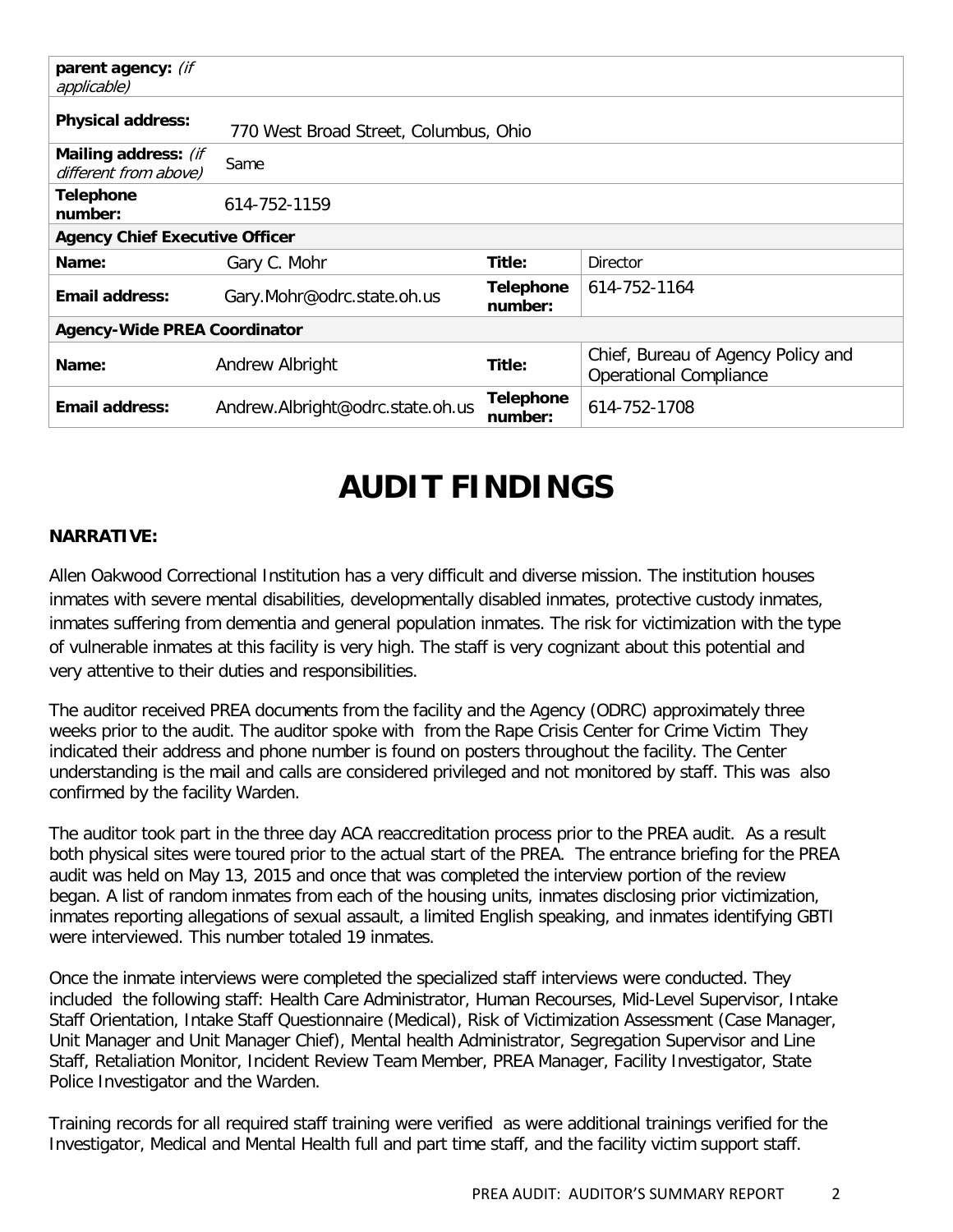The auditor reviewed all twenty (25) investigative case files with the facility investigator. Of these cases, nineteen (19) involved sexual abuse allegations and six (6) involved sexual harassment allegations. Twenty two (22) were allegations against other inmates with thirteen (13) unsubstantiated, eight (8) unfounded and one (1) substantiated. The one substantiated case involved a mentally challenged inmate grabbing another inmate by the groin. There were three (3) allegations made by an inmate against staff (2 harassments and 1 abuse) , which were unfounded.

There were six (6) sexual harassment investigations conducted at Allen Oakwood. Four were inmate allegations against other inmates and were substantiated. Two (2) were allegations made by inmates against staff and were unfounded.

At the conclusion of the site visit at Allen Oakwood the auditor met with the Warden and his Executive Staff. The auditor let those in attendance know that he could not give them a specific outcome at this point but did leave them with some preliminary findings. He thanked everyone for their obvious hard work and asked them to continue their commitment to insure compliance to the Prison Rape Elimination Act.

#### **DESCRIPTION OF FACILITY CHARACTERISTICS:**

The Allen Oakwood Correctional Institution (AOCI), which opened in 1987, is an adult male, mediumsecurity facility located within the city limits of Lima, Ohio. It consists of 23 buildings (24 additional buildings outside the perimeter) arranged in a campus design. The institution grounds cover approximately 78 acres with an additional 400+ acres designated for farm use.

During the last decade the Department of Rehabilitation and Correction was forced to evaluate positions in order to meet statewide economic goals. A decision was made to completely consolidate the Allen Correctional Institution (ACI) and Oakwood Correctional Facility (OCF) formally on December 31, 2011. At that time, all departments and services on the complex were consolidated and the institution became legally known as the Allen Oakwood Correctional Institution (AOCI). The main compound at Allen houses the core services and departments while Oakwood became a unit of the institution

OCF transferred its mental health and medical offenders out and became the state's Protective Custody (PC) unit, housing all PC offenders on the East side units. The unit is comprised of 204 PC beds with offenders of various security levels (Level 1 – Level 4). The West side of the former OCF houses general population offenders (192 beds) and is now a housing unit within the Allen Oakwood Correctional Institution. ACI transitioned its Residential Treatment Unit (RTU) to become one of four in the state. It can house 151 offenders and has a full complement of mental health clinicians and offender care staff. A 32-bed dementia unit from Pickaway Correctional Institution was recently named the Berryhill Supportive Care Unit (H2A). ACI and the Bureau of Mental Health Services established a 62 bed, Intensive Outpatient Unit (IOP) for mental health offenders transitioning into general population. The RTU and dementia units are housed within H1A/B. The developmentally disabled offender unit, Sugar Creek Developmental Unit (SCDU), was moved from H1B to H2A with the IOP unit.

Upon arriving at AOCI, all staff and guests must enter through the Front Entry Building (A Building). This facility is approximately 3900 sq. ft. and houses both visitor and staff check-in stations, and visitor restroom facilities. A walk-through metal detector is positioned at the manned security post to screen all staff and visitors. The entrance building contains the Armory and the Lock Shop on the outside of the building.

B Building houses our Visiting Room, Parole Board Rooms, Inmate Health Services, Health & Safety (centralized chemical distribution), Mailroom, Segregation and Network Administrator. The Inmate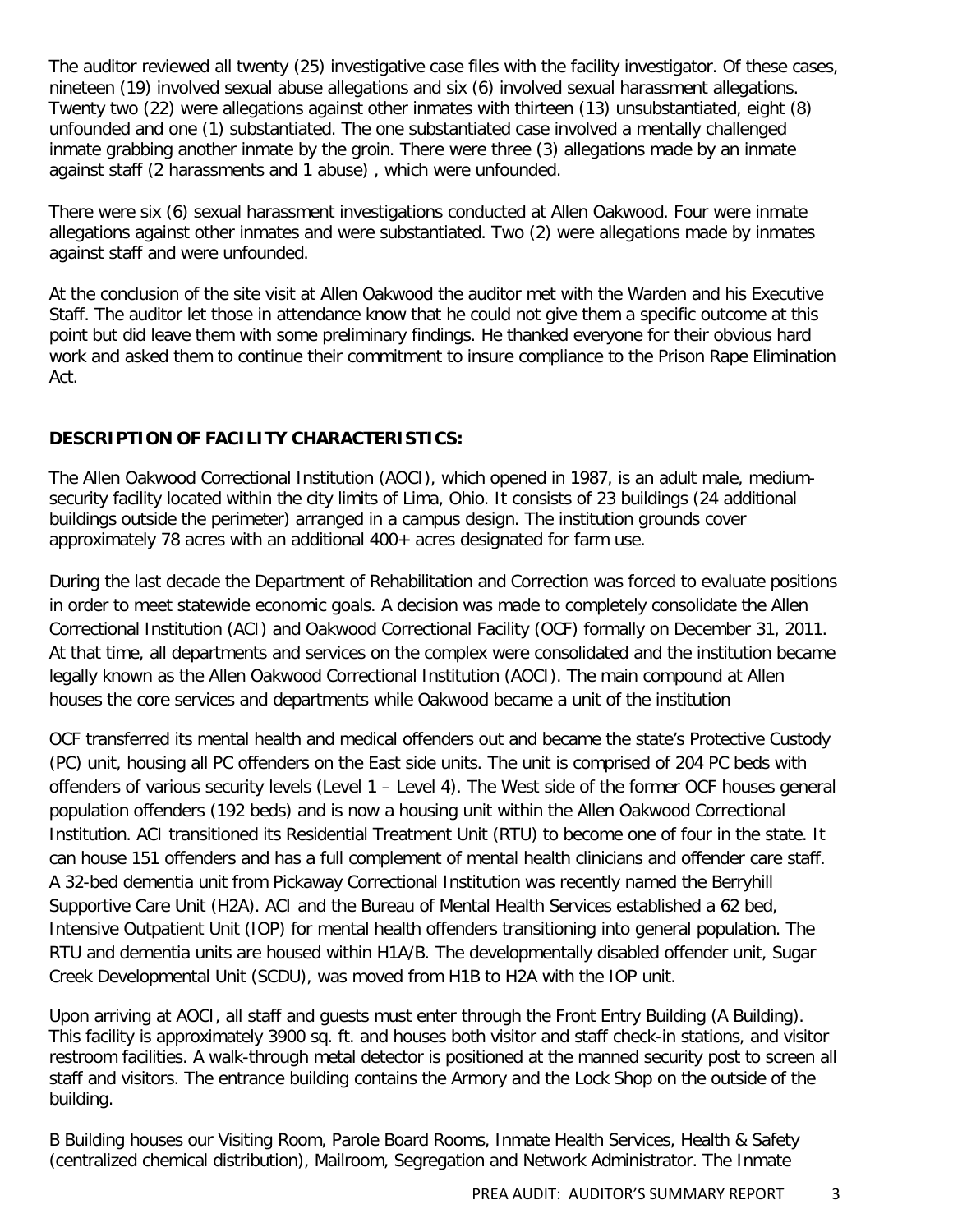Visitation Room consists of a large, open visiting room equipped with small tables, individual chairs, and the children's reading area. Adjacent to the area is the inmate processing and search room.

The Administration Building (C Building) of brick construction has approximately 7580 square feet. The building houses the Warden's Suite and Business/Personnel departments, which include several offices, conference rooms and restroom facilities. It also houses the Shift Assembly Room, the accreditation office and conference room, the employee break area and the Investigator's Office. The AOCI Control Center is also located in the building. serves as the hub for all movement within the institution grounds. It contains several touch screen computers, video camera monitors, fence alarm systems, key watch systems, telephone switchboard, and radio charging stations. All equipment and keys used daily are distributed from this central point.

D Building consists of Recreation, the Chaplain's office and the Chapel. All religious services are conducted in this building. Recreational services include basketball, volleyball, Ping-Pong, board games, isometric exercise equipment, a music program, and arts and crafts. Outside recreation consists of ball diamond, basketball courts and a track.

E Building houses Education (academic and college), General and Law Library, Ohio Penal Industries (OPI) garment shop, Vocational Education (Small Engine Repair and Vocational Building Maintenance), Quartermaster, Transport, Commissary, Food Services and Maintenance. Located just behind E Building to the northwest is the Vocational Turf Management Building.

The Sallyport is located to the rear of the complex and manned Monday through Friday from 7:30 a.m. to 3:30 p.m.. This area supervises all vehicle entries into the facility. If it becomes necessary to utilize the Sallyport during unmanned hours, a Rover is dispatched to the area. A small Maintenance Garage is located behind ACI's Sallyport and used to store grounds equipment.

The housing units are located on the north side of the compound. They have four original housing units (H1, H2, H3, and H4). In 1993, H5 was built. H5 is an open dormitory style, pre-structural steel building. In 1994, H6 was added to the compound. H6 is also open dormitory style.

H1 and H2A hold specialized offender populations. H1A houses the 151 bed Residential Treatment Unit (RTU) for seriously mentally ill inmates and a 32 bed Dementia Unit. H2A consists of a 62 bed Intensive Outpatient Unit (IOP) for mentally ill offenders and a 45 bed Sugar Creek Developmental Unit (SCDU). The SCDU is unique in that it houses the developmentally disabled offenders for the entire state penal system. In September, 1998, a connecting addition was built onto the back of H1 and provides space for programming as well as offices of the Mental Health staff.

H2B houses general population inmates with no special programming. H3A contains the offices of Recovery Services and houses those offenders with substance abuse concerns. H4 houses general population inmates with no special programming. H5A houses the older offenders (45 and older) at this institution and H5B houses the Literacy Unit. H6 houses the Level 1A (minimum security) inmates at the institution.

The Ohio Department of Rehabilitation and Correction obtained the Oakwood facility from the Ohio Department of Mental Health on February 4, 1994. Oakwood is located just to the north of the Allen unit. This housing unit is reserved for the Protective Custody (PC/special management) inmates on the East side and general population Level 1A (minimum security) offenders on the West side. It includes space for medical, library, recreation, unit management, food services, commissary, and programming separate from the AOCI complex.

Offenders in the unit are separated between PC status and general population and all movement is controlled to ensure no contact or limited contact with staff supervision is followed. There are 204 PC beds and 192 general population beds within the Oakwood unit.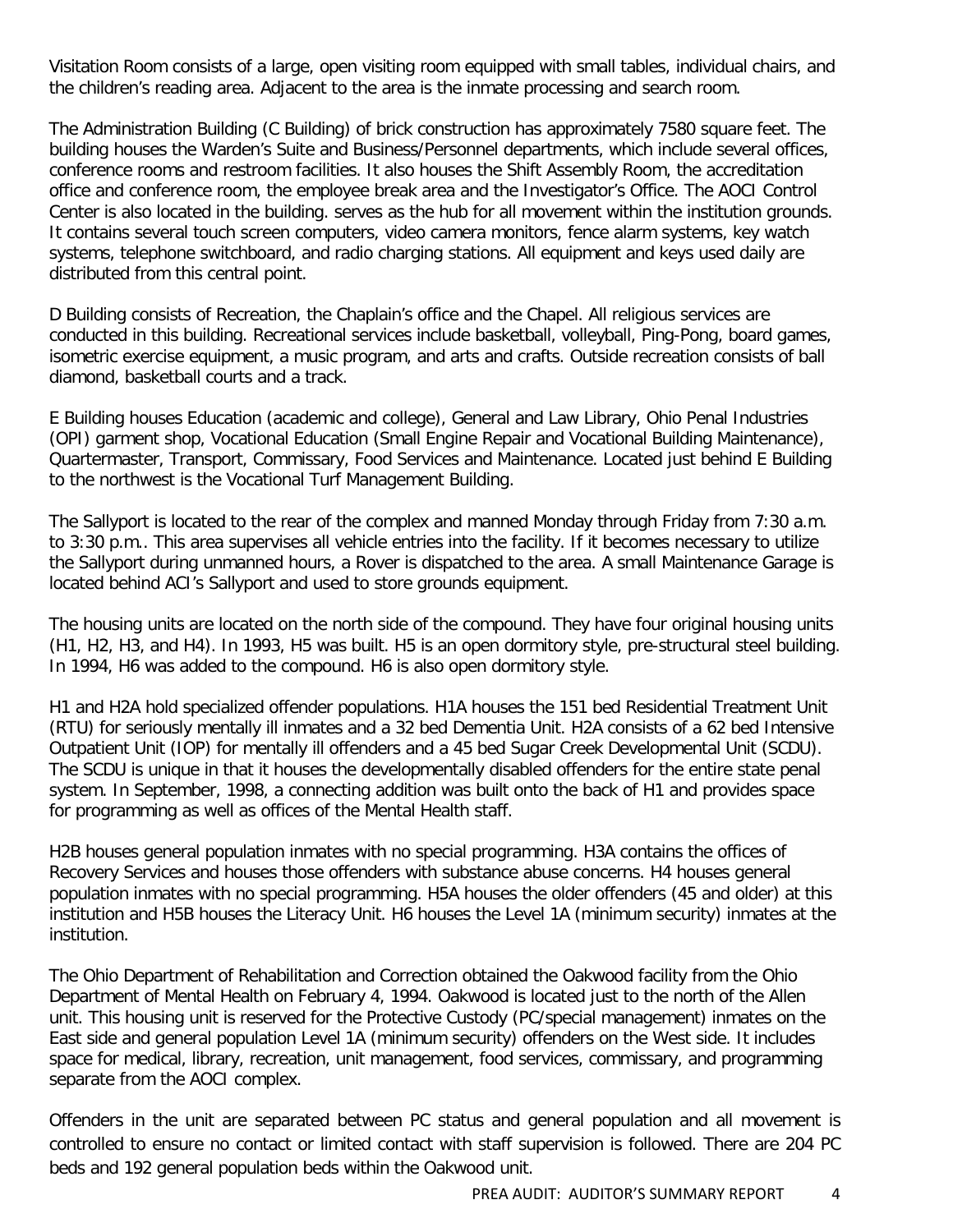The Farm, Staff Training, Warehouse and Garage facilities complete the grounds of AOCI as separate sites. The Warehouse serves as the institution's central storage and distribution facility. It is paired with the Garage. This area is home to the maintenance and repair of all institutional vehicles and equipment. The Farm consists of 6 buildings and approximately 400 acres of tillable land. The Staff Training facility is located above the Powerhouse. All institutional training is conducted primarily in this building.

#### **SUMMARY OF AUDIT FINDINGS:**

| Number of standards exceeded: | 10                                                                                                                                                                     |
|-------------------------------|------------------------------------------------------------------------------------------------------------------------------------------------------------------------|
| Number of standards met:      | -31                                                                                                                                                                    |
| Number of standards not met:  | $\mathbf{O}$                                                                                                                                                           |
| Non-applicable:               | $\mathcal{D}% =\mathcal{D}(\mathcal{D})=\mathcal{D}(\mathcal{D})=\mathcal{D}(\mathcal{D})=\mathcal{D}(\mathcal{D})=\mathcal{D}(\mathcal{D})=\mathcal{D}(\mathcal{D}).$ |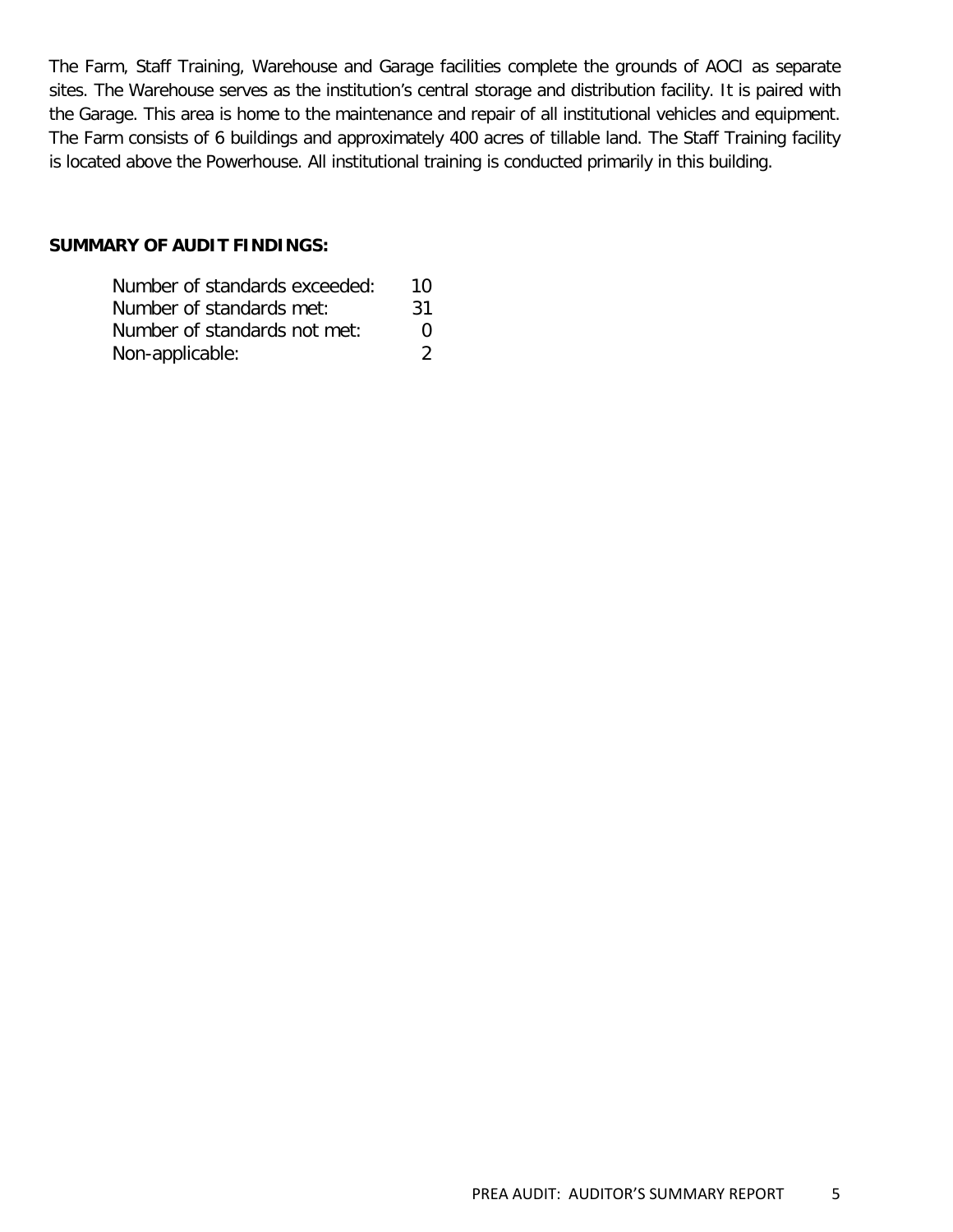# **§115.11 - Zero tolerance of sexual abuse and** s **coordinator**

 $\Box$  Exceeds Standard (substantially exceeds requirement of standard)

X Meets Standard (substantial compliance; complies in all material ways with the standard for the relevant review period)

 $\Box$  Does Not Meet Standard (requires corrective action)

The Ohio Department of Rehabilitation and Correction (ODRC) has 4 agency policies dealing with zero tolerance of sexual abuse and sexual harassment (79-ISA-01, 79-ISA-02, 79-ISA-03 and 79-ISA-04. While Allen Oakwood Correctional Institution specific policy for implementation of the agency policy to prevent, detect, and respond to sexual abuse and sexual harassment is 3E1.

PREA is a top priority for Director Gary Mohr and his department. His commitment in 2014 to have 8 of his facilities become PREA compliant was achieved. In his 2015 interview he indicated he was committed to having eight more of the Agency facilities audited for PREA compliance as well.

Andrew Albright is the PREA Coordinator for the agency. He has direct access to the agency Director Gary Mohr and meets regularly with him specifically to discuss PREA matters. Andrew has a group of central office staff that work directly on PREA policy, standards adherence and computer streamlining of the audit process and monitoring. Andrew and this staff have a keen understanding of the standards and the audit procedures. He acknowledged that he has sufficient time to dedicate to his responsibilities ensuring PREA standards are followed and concerns addressed.

Debra Rable was placed in the position of PREA Manager at Allen Oakwood Correctional Institution six months prior to the audit. It was clear during the site visit how knowledgeable she is about the PREA standards and the audit process. She indicated during her interview that she has sufficient time to perform her PREA duties and has direct access to the Warden. She made for a smooth site visit for the auditor.

# **§115.12 - Contracting with other entities for the confinement of inmates**

Exceeds Standard (substantially exceeds requirement of standard)

X Meets Standard (substantial compliance; complies in all material ways with the standard for the relevant review period)

□ Does Not Meet Standard (requires corrective action)

The auditor interviewed Kevin Stockdale, Deputy Director Administration, who oversees contracts with the two private prisons (Lake Erie Correctional Institution and North Central Correctional Complex). During his interview he indicated ODRC has a full time Contract Monitor at each facility to monitor day-to-day operations. These Contract Monitors report directly to the Regional Director. Mr. Stockdale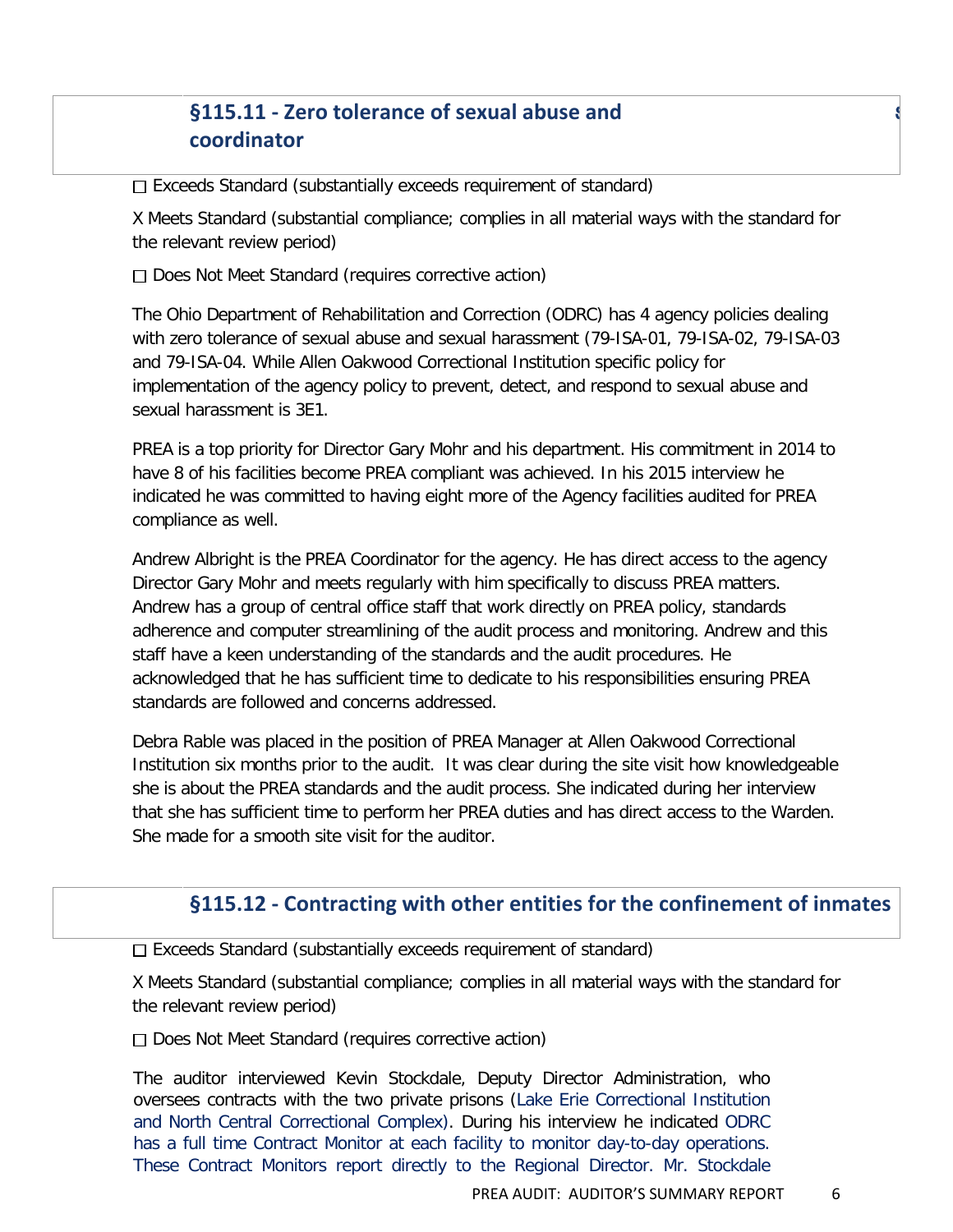further indicated that these two facilities receive numerous policy compliance site visits. These site visits include the Regional Medical/Mental/Recovery Services Monitor, and the Regional Director with a Regional Team. The Bureau of Agency Policy and Operational Compliance conducts an annual Internal Management Audit to include a PREA Compliance Review. Contract facilities are required to follow ODRC Policies, which include all Zero Tolerance of Sexual Abuse and Sexual Harassment Polices . A PREA Compliance Review was conducted at both facilities in October 2014 with the next one scheduled to be held in June of 2015.

Lake Erie Correctional Institution and North Central Correctional Complex are both scheduled for their first PREA audit in the Fall of 2015.

## **§115.13 – Supervision and Monitoring**

 $\Box$  Exceeds Standard (substantially exceeds requirement of standard)

X Meets Standard (substantial compliance; complies in all material ways with the standard for the relevant review period)

 $\Box$  Does Not Meet Standard (requires corrective action)

The Agency requires each of its institutions to establish and maintain a staffing plan. Allen Oakwood has a staffing plan that takes into account generally accepted detention practices, physical plant, inmate population and prevalence of substantiated and unsubstantiated sexual abuse allegations. Warden Sheldon stated in his interview that he monitors all deviations from the facility-staffing plan.

Department Policy 310-SEC-31 requires intermediate-level and higher level supervisors conduct and document unannounced rounds on each shift. Policy 50-PAM-02 prohibits staff from alerting other staff members that these supervisory rounds are occurring, unless such announcement is related to the legitimate operational functions of the facility. The rounds being conducted were verified during the site visit and during the supervisor interviews.

#### **§115.14 – Youthful Inmates**

Allen Oakwood Correctional Institution has no youthful offenders. It is an adult facility. Standard does not apply.

## **§115.15 – Limits to Cross-Gender Viewing and Searches**

 $\Box$  Exceeds Standard (substantially exceeds requirement of standard)

X Meets Standard (substantial compliance; complies in all material ways with the standard for the relevant review period)

 $\Box$  Does Not Meet Standard (requires corrective action)

ODRC Policy 310-SEC-01 prohibits staff from conducting cross gender strip searches or crossgender visual body cavity searches except in exigent circumstances or when performed by medical practitioners. The warden confirmed during his interview that AOCI has not conducted any cross gender strip searches and if one is conducted it will be logged along with the exigent circumstance requiring it. All staff has received training on conducting cross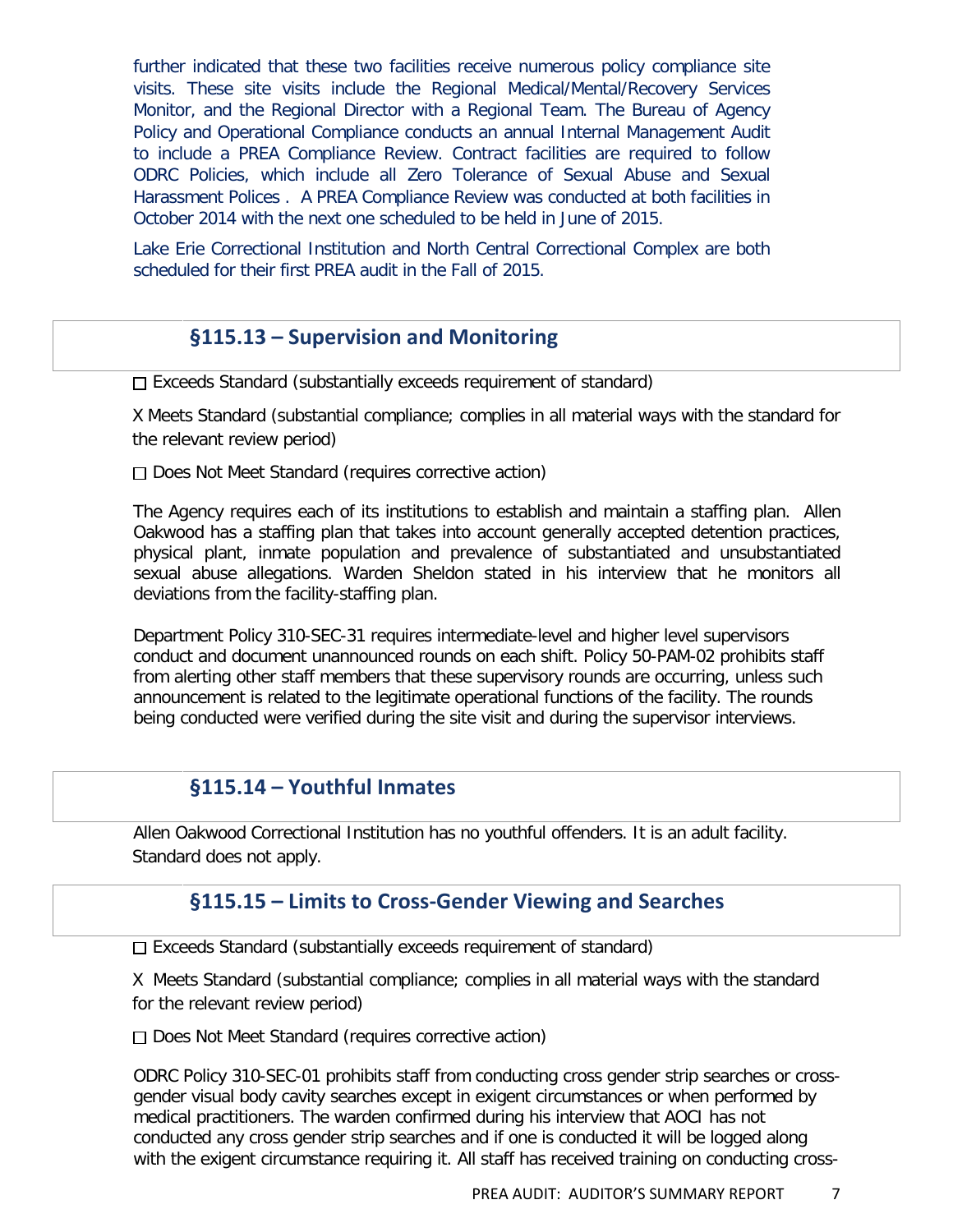gender pat-down searches and searches of transgender and intersex inmates in a professional and respectful manner. This training also reinforced the ODRC policy of frisking transgender and intersex inmates for the purpose of determining genitalia status. Line staff and supervisors confirmed the policy and practice during the interview process.

During the tour of the facility the auditor took notice of areas having showers and toilets. All showers had curtains with the majority of toilets being located in cells while toilets in the dormitory areas had doors. The shower curtain and toilet doors enable inmates to shower, perform bodily functions, and change clothing without non-medical staff of the opposite gender viewing their buttocks or genitalia, or when such viewing is incidental to routine cell checks. Such policies and procedures shall require staff of the opposite gender to announce their presence when entering an inmate-housing unit.

Female staff announces their presence on each of the male living areas by setting off an alarm each time they enter. The alarm is both a buzzer and blinking light. Interviews conducted with random inmates confirmed their knowledge of the meaning of this sight and sound alarm. The auditor observed female staff utilizing the system during the site visit.

# **§115.16 – Inmates with Disabilities and Inmates** w ho a **English** Proficient

X Exceeds Standard (substantially exceeds requirement of standard)

 $\Box$  Meets Standard (substantial compliance; complies in all material ways with the standard for the relevant review period)

 $\Box$  Does Not Meet Standard (requires corrective action)

ODRC policy 79-ISA-01, provides disabled inmates and inmates who are limited English proficient equal opportunity to participate in and benefit from all aspects of the agency's efforts to prevent, detect, and respond to sexual abuse and sexual harassment. The facility has a contract with Affordable Language Services, providing signing for the deaf as well as providing interpretive services for all languages. The facility also provides on the day of arrival a handbook on the Agency PREA policy to each inmate. This booklet contains phone numbers and addresses outlining to inmates how and to whom to report sexual abuse. This booklet also includes the phone number and address of an outside support group. Inmates are brought to a classroom, typically occurring on the second day after arrival to the institution, to view a video on the agency zero tolerance of sexual abuse. This video is close captioned and signed. During the site visit the auditor interviewed an inmate with limited English proficiency. He indicated he received all the zero tolerance information on sexual abuse and sexual harassment information in a language he understood. He indicated he knew how to report sexual abuse if necessary and was aware of third party reporting if needed. He further indicated staff went out of their way to insure he understood and aware of his rights under PREA.

The ODRC policy indicates that staff shall not rely on inmate interpreters, inmate readers, or other types of inmate assistants except in limited circumstances where an extended delay in obtaining an effective interpreter could compromise the inmate's safety. This practice was confirmed to the auditor during each of the random staff interviews.

AOCI has a mission that involves the care of various specialty populations with a Residential Treatment Unit that houses the seriously mentally ill inmates, the Sugar Creek Developmental Unit that houses the developmentally/intellectually disabled and the Berryhill Supportive Care Unit that houses inmates with dementia. These inmates are provided an equal opportunity to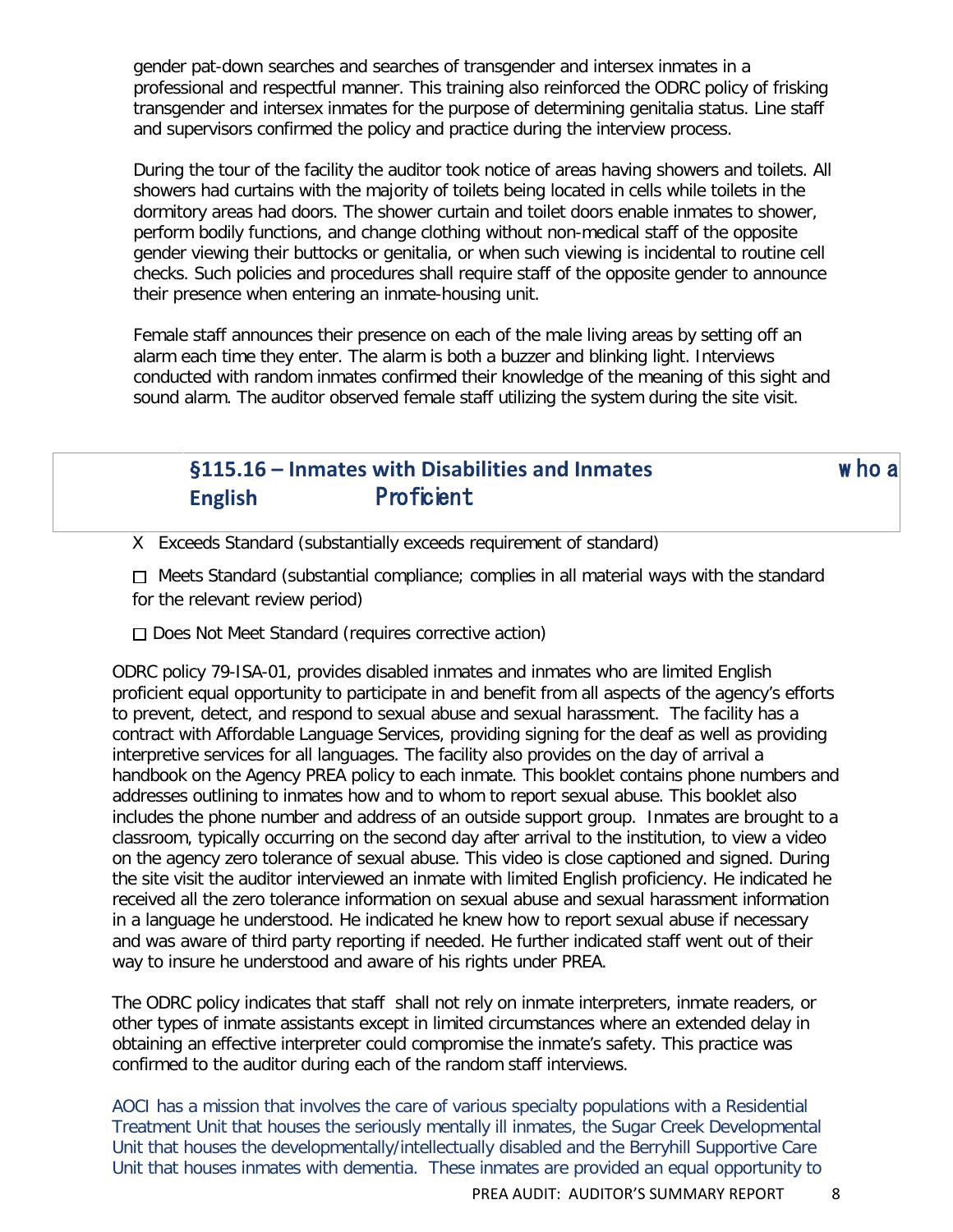benefit from all aspects of the institutions' efforts to protect, detect and respond to sexual abuse and sexual harassment. The staff at AOCI ensures effective communication through the utilization of specialized vocabulary on a level that these inmates can understand. These specialty care inmates are also afforded the opportunity to ask questions.

# **§115.17 – Hiring and Promotion Decisions**

 $\square$  Exceeds Standard (substantially exceeds requirement of standard)

X Meets Standard (substantial compliance; complies in all material ways with the standard for the relevant review period)

Does Not Meet Standard (requires corrective action)

The auditor reviewed personnel files, hiring practices and promotions with the AOCI Human Resource staff person. ODRC policy 34-PRO-07 prohibits hiring or promoting anyone who may have contact with inmates. It also prohibits enlisting the services of any contractor who may have contact with inmates that engaged in sexual abuse in a prison, jail, lockup, community confinement facility, juvenile facility, or other institution. They are not allowed in any ODRC facility if they been convicted of engaging or attempting to engage in sexual activity in the community facilitated by force, overt or implied threats of force, or coercion, or if the victim did not consent or was unable to consent or refuse been civilly or administratively adjudicated to have engaged in the activity. Review of the personal files showed background checks are done on all employees, contractors and volunteers prior to entering the facility.

Policy 79-ISA-01 requires that criminal background record checks be conducted at least every five years for current employees and contractors who may have contact with inmates. AOCI is currently up to date with their 5-year recheck of criminal background. The agency has a procedure in place by which employees are asked to disclose any sexual misconduct under PREA. This will take place during the annual on all employees and is documented.

# **§115.18 – Upgrades to Facilities and Technology**

 $\square$  Exceeds Standard (substantially exceeds requirement of standard)

X Meets Standard (substantial compliance; complies in all material ways with the standard for the relevant review period)

□ Does Not Meet Standard (requires corrective action)

There has been no expansions or modifications of the existing AOCI facility since August 20, 2012. There are currently 103 cameras throughout the complex none of which create privacy concerns. The Warden indicated that he submitted a request for camera upgrades in this budget year. He also indicated that if she secured money for the cameras the Sexual Abuse Review Team (SART), which includes the PREA Manager, would be involved in the camera placement decisions.

# **§115.21 – Evidence Protocol and Forensic Medical Examinations**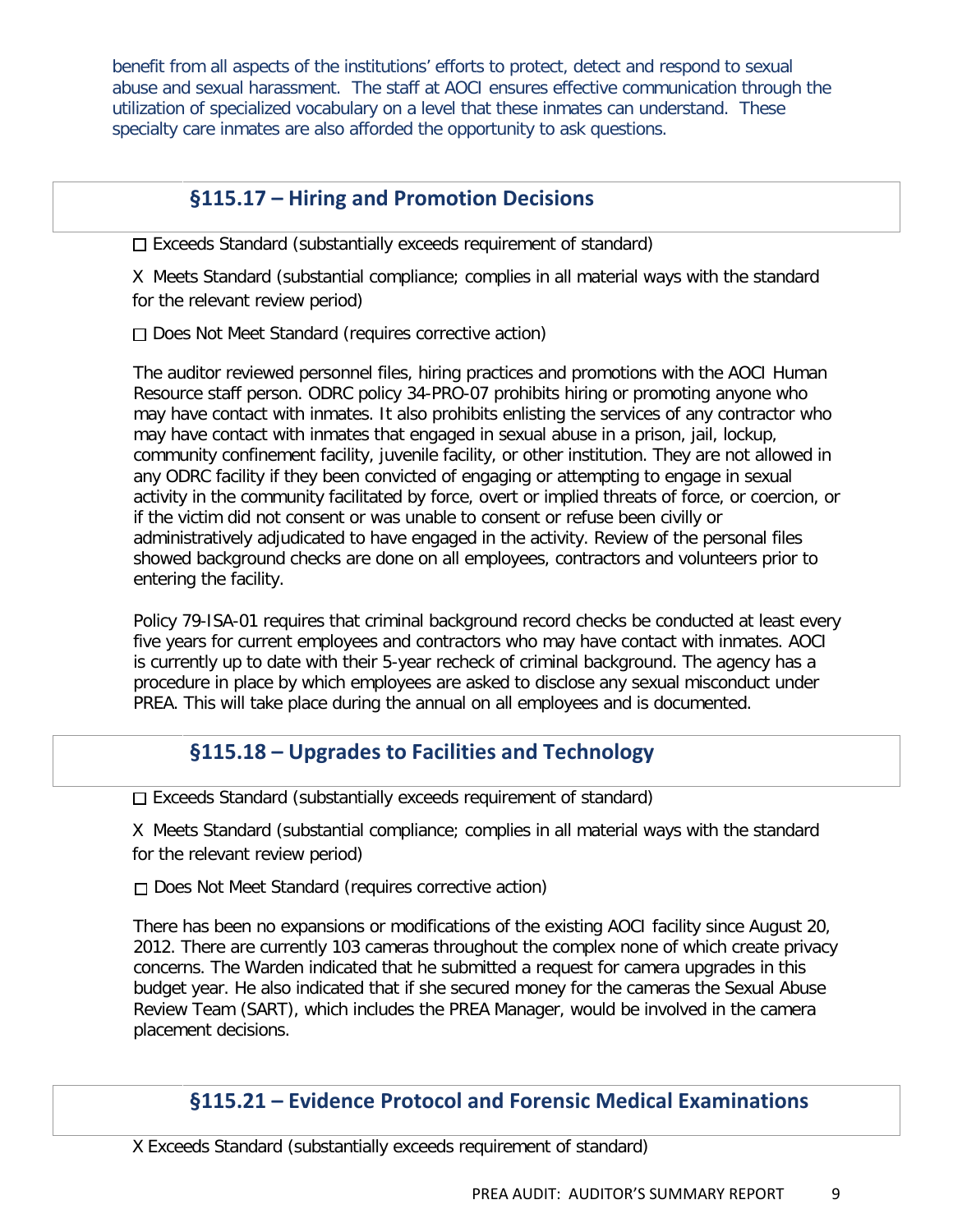□ Meets Standard (substantial compliance; complies in all material ways with the standard for the relevant review period)

□ Does Not Meet Standard (requires corrective action

The Allen Oakwood Correctional Institution Investigator is responsible for conducting all administrative investigations and the Ohio State Highway Patrol Investigator is responsible for conducting all criminal investigations. Each sexual abuse allegation is immediately referred to the Ohio State Patrol Investigator as a crime by the facility Investigator. It is handled as a criminal case until this investigator determines a crime was not committed at which time it is turned over to the facility Investigator as an administrative case. Both the facility investigator and the Ohio State Patrol attended the same Sexual Abuse training through the MOSS Group. The training content was reviewed and protocols were found to be adapted from DOJ's Office Sexual Assault Medical Forensic Examinations publication.

St Rita's Medical Center is the hospital AOCI utilizes for all forensic exams. There is no cost to the inmate for any part of this exam or follow up. There have been five forensic exams conducted in the last 12 months. The Rape Crisis Center for Crime Victims provides support service for inmates housed at AOCI. The facility makes available a victim advocate from The Rape Crisis Center for Crime Victims. There is currently a three-year MOU to provide advocate services to victims of sexual assault. The auditor interview with the supervisor at this Center verified the service they offer and provide and she indicated that there have been no requests to date. Posters from this Center are placed throughout the facility providing contact information. There are phone numbers and addresses posted. The facility also has six Victim Support Staff members on all shifts to provide advocate services to victims of assault. These qualified staff has received the additional training to provide this service.

# **§115.22 – Policies to Ensure Referrals of Allegations for Investigations**

 $\Box$  Exceeds Standard (substantially exceeds requirement of standard)

X Meets Standard (substantial compliance; complies in all material ways with the standard for the relevant review period)

 $\Box$  Does Not Meet Standard (requires corrective action)

ODRC policy 79-ISA-01 requires that an administrative or criminal investigation be completed for all allegations of sexual abuse and sexual harassment. ODRC has a written MOU with the Ohio State Highway Patrol outlining the responsibilities for each agency in the process of handling all sexual abuse investigation. The investigation policy for sexual abuse investigations is published on the ODRC website. The interviews conducted with the AOCI Investigator and the Ohio State Highway Patrol Investigator outlined the process and responsibilities each follow in the process.

# **§115.31 – Employee Training**

X Exceeds Standard (substantially exceeds requirement of standard)

 $\Box$  Meets Standard (substantial compliance; complies in all material ways with the standard for the relevant review period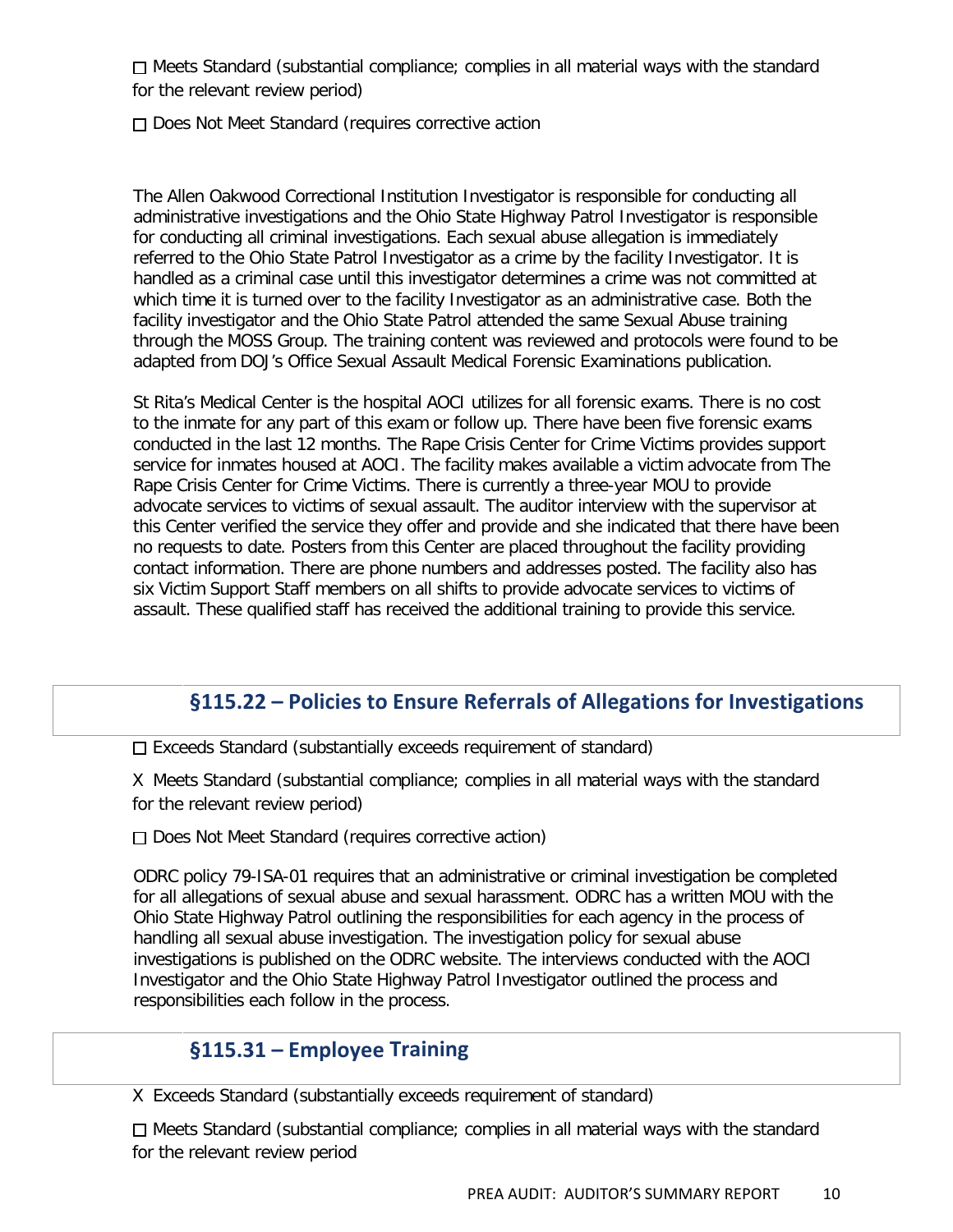□ Does Not Meet Standard (requires corrective action)

Training staff on the agency "Zero Tolerance" policy is not only the focus of the agency but it is also the main focus of Allen Oakwood Executive Staff as well. The training curriculum follows all criteria outlined in the standard. All staff interviewed was clear on their responsibilities in dealing with sexual abuse and sexual harassment. Each staff member acknowledges by signature that they understand the training. Interviews conducted with random staff and general questions asked during the tour clearly indicated each staff member understands all policy aspects of responding to allegations of sexual abuse and sexual harassment. All staff at AOCI is trained to be first responders and each carries a credit card sized card with their responsibilities when responding. The auditor reviewed training records and all staff has received the PREA mandatory training. Agency policy requires all staff receive an annual refresher training on PREA and ODRC Zero Tolerance Policy instead of every two years as required by the standard. As previously noted the facility has dedicated housing for inmates with limited learning capabilities and special needs. This population could be very vulnerable and as such all staff on the unit receives additional training.

## **§115.32– Volunteer and Contractor Training**

 $\square$  Exceeds Standard (substantially exceeds requirement of standard)

X Meets Standard (substantial compliance; complies in all material ways with the standard for the relevant review period)

□ Does Not Meet Standard (requires corrective action)

All contractors and volunteers at the AOCI receive PREA training prior to assuming their responsibilities. The auditor reviewed training records for volunteers and contractors currently working and confirmed each signs a PREA training document acknowledging they understand the training. The auditor interviewed a contractor who confirmed she received PREA training prior to assuming their duties and indicated the training included what the consequences were for any violation to the ODRC policy.

#### **§115.33 – Inmate Education**

X Exceeds Standard (substantially exceeds requirement of standard)

 $\Box$  Meets Standard (substantial compliance; complies in all material ways with the standard for the relevant review period)

 $\Box$  Does Not Meet Standard (requires corrective action)

As previously noted AOCI has a very diverse population many with learning needs. The staff goes out of its way to insure every inmate is aware of the agency sexual abuse policy, what is inappropriate behavior and how and to whom to report any problems. On the day the inmate arrives at AOCI he receives an inmate handbook (available in English and Spanish versions). This handbook includes written materials on the agency zero tolerance to sexual abuse and sexual harassment describing how and to whom to report any incident. It also contains contact information for support services for victims of sexual assault as well. Within three days of arrival at AOCI each inmate receives an in-depth orientation on PREA. This includes a video that is close captioned and signed with a question and answer session with a staff member upon completion of the video. Interviews conducted with the intake staff and interviews conducted with inmates confirmed that information is provided both verbally and in writing. The facility provided documentation those inmates who have been at the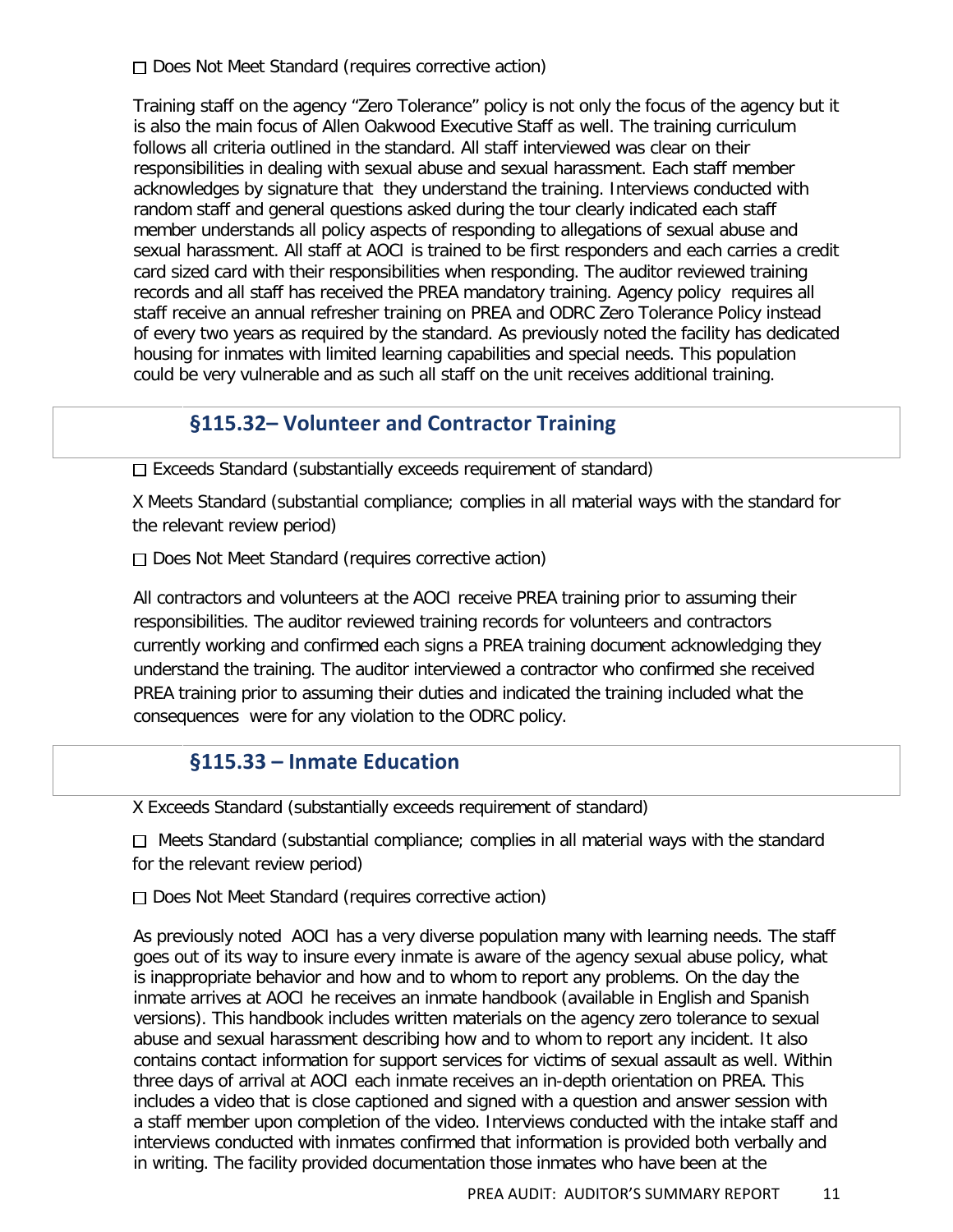institution prior to the implementation of PREA received written materials and viewed the video.

## **§115.34 – Specialized Training: Investigations**

X Exceeds Standard (substantially exceeds requirement of standard)

 $\Box$  Meets Standard (substantial compliance; complies in all material ways with the standard for the relevant review period)

 $\Box$  Does Not Meet Standard (requires corrective action)

AOCI Investigator and the Ohio State Highway Patrol Investigator attended the PREA Investigators Training through the Moss Group. Among other things this training insures that all administrative and criminal investigations are properly done to insure cases are not lost due to poor communications. The auditor verified training records and certificates documenting this additional training. The training included techniques for interviewing sexual abuse victims in confine settings, proper use of Miranda and Garrity warnings, sexual abuse evidence collection in confinement settings, and the criteria and evidence required to substantiate a case for administrative action or prosecution referral. The investigator takes into account the mental illnesses, intellectual disabilities, and other issues that evolve with the specialty populations when conducting her investigations. The excellent working relationship between both agencies is impressive. Each Investigator keeps the other informed of every facet of the case, which is clearly reflected in the case files.

## **§115.35 – Specialized training: Medical and mental health care**

X Exceeds Standard (substantially exceeds requirement of standard)

 $\Box$  Meets Standard (substantial compliance; complies in all material ways with the standard for the relevant review period)

 $\Box$  Does Not Meet Standard (requires corrective action)

 The Agency requires all full time and part time Medical and Mental Health staff, at each of it's facilities, receive specialized training over and above the mandated staff PREA training they receive. In addition, staff is required to pass a post test. ACI houses a 151 bed Residential Treatment Unit (RTU), which is one of four in the state and has a full complementnof mental health clinicians and offender care staff; a 32-bed dementia unit named the Berryhill Supportive Care Unit; a 62 bed, Intensive Outpatient Unit (IOP) for mental health offenders transitioning into general population and the developmentally disabled offender unit, Sugar Creek Developmental Unit (SCDU), all of which receive individualized specialized care.

The auditor reviewed the specialized training lesson plan and it covered topics on: how to detect and access signs of sexual abuse and sexual harassment, how to preserve evidence, how to respond to victims and how and to whom to report incidents. Interviews with medical and mental health staff confirmed this specialized training was received. Training records verified all the full and part time medical and mental health at AOCI has received this specialized training.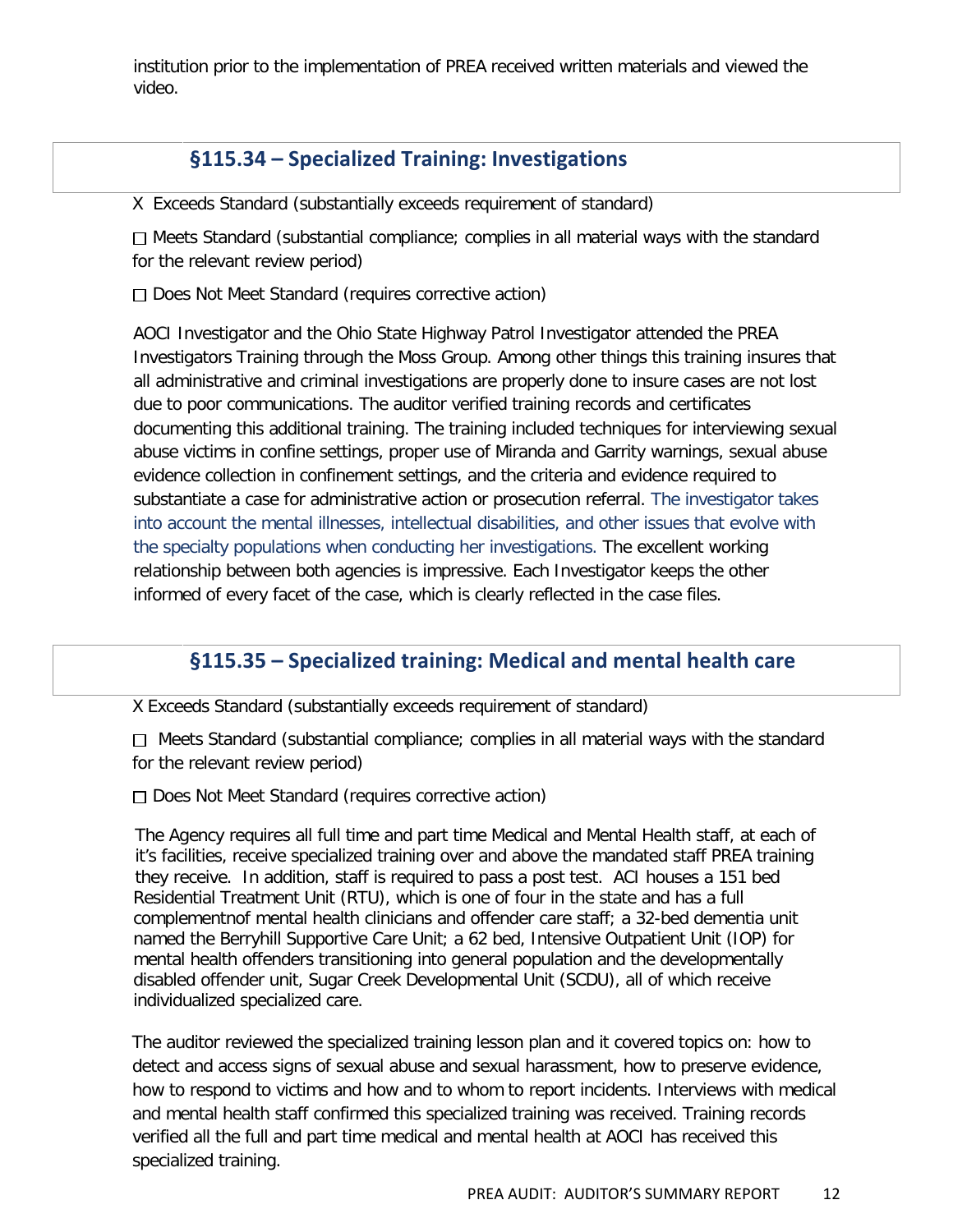# **§115.41 – Screening for Risk of Victimization and Abusiveness**

X Exceeds Standard (substantially exceeds requirement of standard)

 $\Box$  Meets Standard (substantial compliance; complies in all material ways with the standard for the relevant review period)

 $\Box$  Does Not Meet Standard (requires corrective action)

ODRC policy 79-ISA-04 requires screening, upon admission to each facility or transfer to another facility, for risk of sexual abuse victimization or sexual abusiveness toward other inmates. This must be accomplished within 72 hours of arrival and normally completed on the day of arrival. The policy also requires that the facility reassess each inmate's risk of victimization or abusiveness within 30 days after the inmate's arrival at the facility, based upon any additional, relevant information received by the facility since the intake screening. Typically this reassessment is done within 14 days after arrival. The ODRC PREA Risk Assessment Process was originally implemented using paper forms and scanned into their document imaging system (Onbase). This continued until their automated PREA Assessment Process was put into production on September 8, 2014. This system allows each facility to easily share information throughout the Agency.

The auditor observed the following process. Upon admission to the facility, inmates are immediately assessed by the Medical Department. The assigned nurse initiates the assessment and completes the first screen. The Nurse asks: 1) if the inmate has a mental, physical, or developmental disability; (2) The age of the inmate; (3) the physical build of the inmate; (4) Whether the inmate has previously been incarcerated. (5) Whether the inmate's criminal history is exclusively nonviolent; 6) W hether the inm ate has prior convictions for sex offenses against an adult or child;(7) Whether the inmate is or is perceived to be gay, lesbian, bisexual, transgender, intersex, or gender nonconforming; (8) W hether the inm ate has previously experienced sexual victimization;  $\theta$ ) the inmate's own perception of vulnerability; and (10) w hether the inm ate is detained solely for civil im m igration purposes. The Nurse also determines if the inmate is perceived to be gender nonconforming. The assessment is then put into a queue for the Case Managers. Any inmate who may be at risk based on this screening is sent to mental health and or medical.

The Case Managers check their "In-Progress" assessments at least daily and complete the second screen. The assessment then goes into the Unit Manager queue. The Unit Managers check their "Pending UM" cases and determines if the inmate does not need a PREA Classification or they recommend a classification: **Victim (High Risk):** Previous victim of sexual abuse in an institution setting – automatic classification, **Abuser (High Risk):** Previously sexually abused another in an institution setting – automatic classification, **Potential Victim**: At risk of victimization, **Potential Abuse**r: At risk of abusing.

If a PREA Classification is recommended, the UMC in conjunction with the Unit Team determines the final classification and develops the PREA Accommodation Strategy. This strategy addresses housing, programs, work and education with the goal of keeping the inmates safe. All transgender and intersex inmates are automatically referred to the PREA Accommodation Strategy Team. This team is chaired by the PREA Compliance Manager and includes the Unit Team, Medical and Mental Health staff. The teams meet with the inmate to discuss his views and develop a PREA Accommodation Strategy.

#### **§115.42 – Use of Screening Information**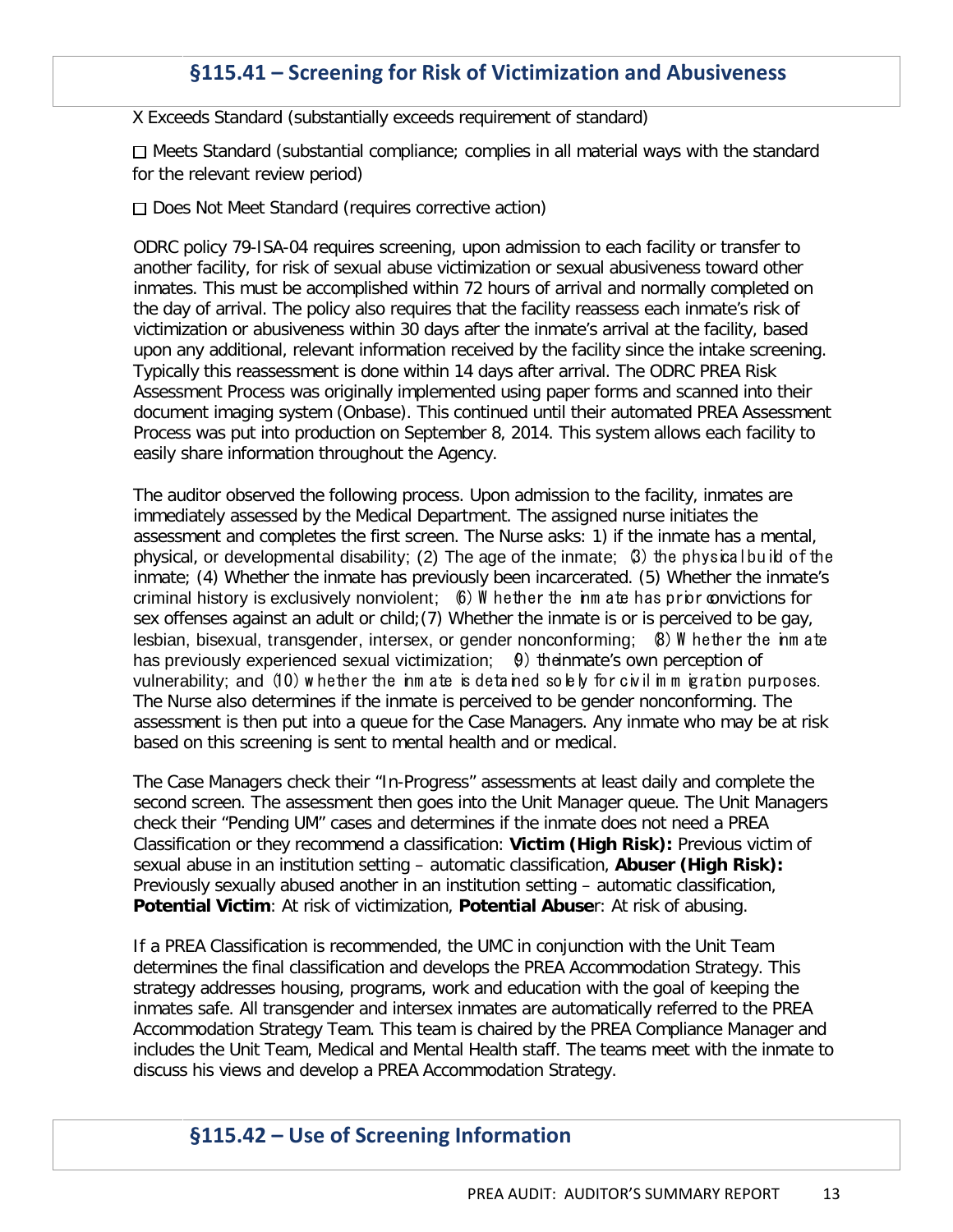X Exceeds Standard (substantially exceeds requirement of standard)

 $\Box$  Meets Standard (substantial compliance; complies in all material ways with the standard for the relevant review period)

 $\Box$  Does Not Meet Standard (requires corrective action)

AOCI uses the information from the risk screening process to inform housing, bed, work, education, and program assignments with the goal of keeping separate and closely monitoring those inmates at high risk of being sexually victimized from those at high risk of being sexually abusive. As previously indicated their are parts of the population at Allen Oakwood that are very susceptible for victimization. The staff goes out of the way to check an recheck work, program and housing locations. If an inmate is designated as a victim, potential victim, abuser or potential abuser the Accommodation Strategy Team addresses housing, work, and program assignments. Supervisors in each these areas have limited access to the risk assessment information only allowing them to know the PREA classification not the reasons for it. Assignments for transgender and intersex inmates are done individually after discussion with the inmate. The auditor confirmed how the information was used during the interviews with the Case Manager, Unit Manager and Unit Manager Chief.

## **§115.43 – Protective Custody**

 $\Box$  Exceeds Standard (substantially exceeds requirement of standard)

X Meets Standard (substantial compliance; complies in all material ways with the standard for the relevant review period)

 $\Box$  Does Not Meet Standard (requires corrective action)

ODRC policy 79-ISA-04 prohibits the placing of inmates at high risk for sexual victimization in involuntary segregated housing unless an assessment of all available alternatives has been made and a determination has been made that there is no available alternative means of separation from likely abusers. The Warden, during his interview confirmed the agency policy. He further stated that if ever a situation presented itself where an inmate alleging victimization needed to be placed in other than general housing it would most likely be in the hospital until the inmate could be placed in general confinement. There has been no case where segregation was used to place inmates at high risk of victimization in the last 12 months. Inmates interviewed, at risk for victimization, indicated they were never place in segregation.

## **§115.51 – Inmate Reporting**

 $\square$  Exceeds Standard (substantially exceeds requirement of standard)

X Meets Standard (substantial compliance; complies in all material ways with the standard for the relevant review period)

Does Not Meet Standard (requires corrective action)

The public/private agency used by AOCI for inmates to report sexual abuse is Franklin County Detention Facility. The inmate may make the alleged abuse report confidentially to the number indicated on the posters located throughout the facility. This number is monitored 24 hours a day at the County Facility. When they receive and allegation Franklin County Detention Facility notifies the Chief Inspector for ODRC who in turns immediately notifies the facility Investigator so a PREA case can be initiated.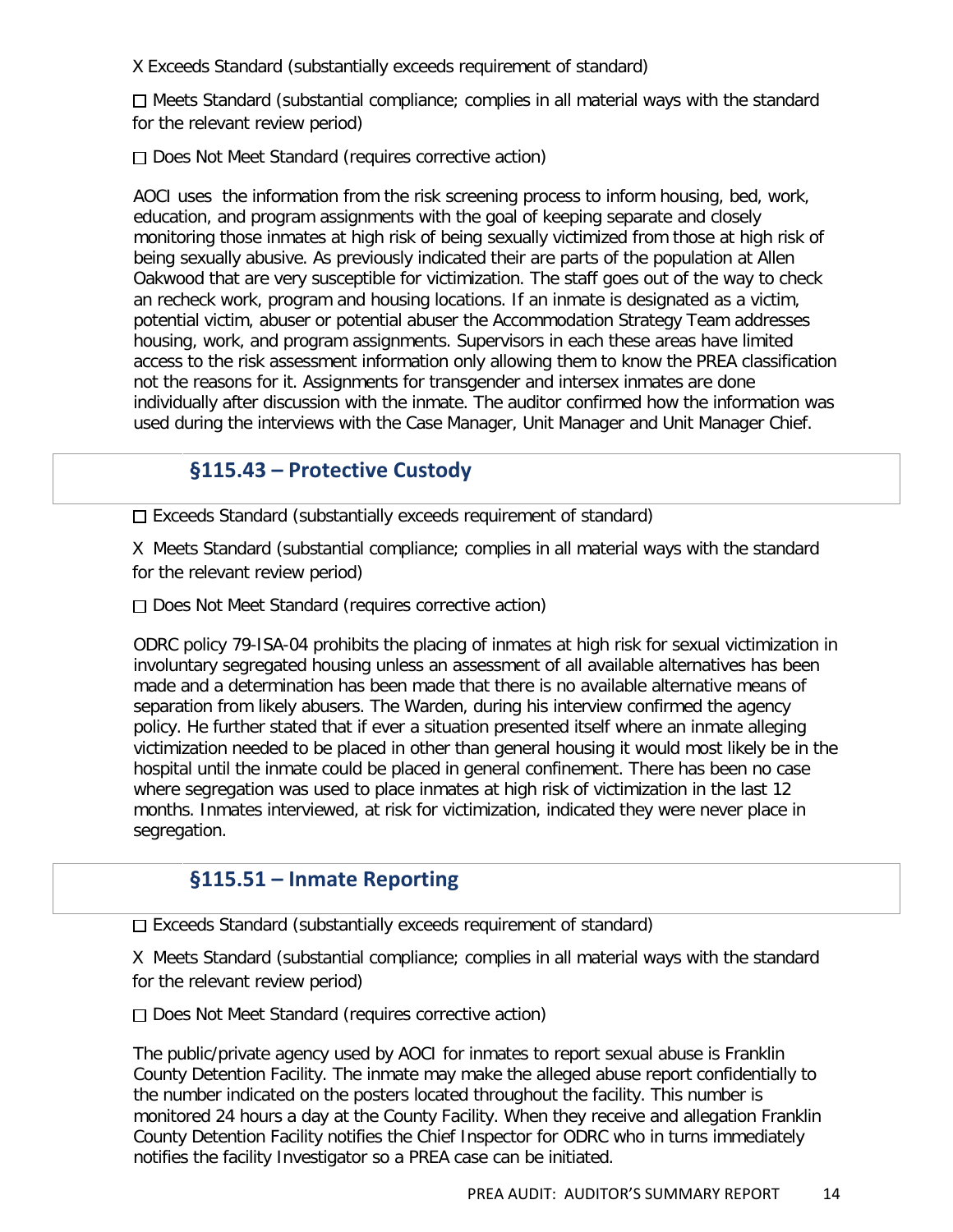ODRC policy 79-ISA-01 mandates that staff accept reports of sexual assault and sexual harassment made verbally, in writing, anonymously, and from third parties. Staff is required to document verbal reports. The auditor verified this process during the interviews with random staff and the investigator.

#### **§115.52 – Exhaustion of Administrative Remedies**

Allen Oakwood Correctional Institution does not have administrative procedures, through the inmate grievance process, to address sexual abuse. THE STANDARD IS NOT APPLICABLE

## **§115.53 – Inmate Access to Outside Confidential Support Services**

 $\square$  Exceeds Standard (substantially exceeds requirement of standard)

X Meets Standard (substantial compliance; complies in all material ways with the standard for the relevant review period)

 $\Box$  Does Not Meet Standard (requires corrective action)

Inmates at AOCI have access to outside confidential support services through the Rape Crisis Center for Crime Victims located in downtown Lima, Ohio. This agency provides inmates with access to a victim's advocate, for emotional support services related to sexual abuse. Posters throughout the facility list the mailing address and phone number. Contact by phone or by mail is treated as confidential communication and is not monitored, checked or recorded. AOCI has an MOU for three years until 05-29-17 to provide support and advocate services. The auditor spoke with the Director who confirmed the service that the Center would provide and she also indicated they have never received a phone call or mail from an inmate to date. Random interviews with inmates reflected that they were aware of the posters around the facility but since they had no specific need, were not sure of the services provided.

## **§115.54 – Third-Party Reporting**

 $\square$  Exceeds Standard (substantially exceeds requirement of standard)

X Meets Standard (substantial compliance; complies in all material ways with the standard for the relevant review period)

 $\Box$  Does Not Meet Standard (requires corrective action)

Third party reporting of sexual abuse and sexual harassment is accomplished at AOCI thru the email address and phone number provided on posters located throughout the living areas and the visiting room. The visiting room posting alerts visitors how to make a report on behalf of an inmate if necessary. The ODRC agency web page also has a PREA section on the page allowing anyone to make a sexual abuse allegation on behalf of any inmate through that link. Some of the inmates indicated during the random interviews that since the issue did not really affect them they did not pay much attention to the phone numbers on facility posters and the information available on the web page.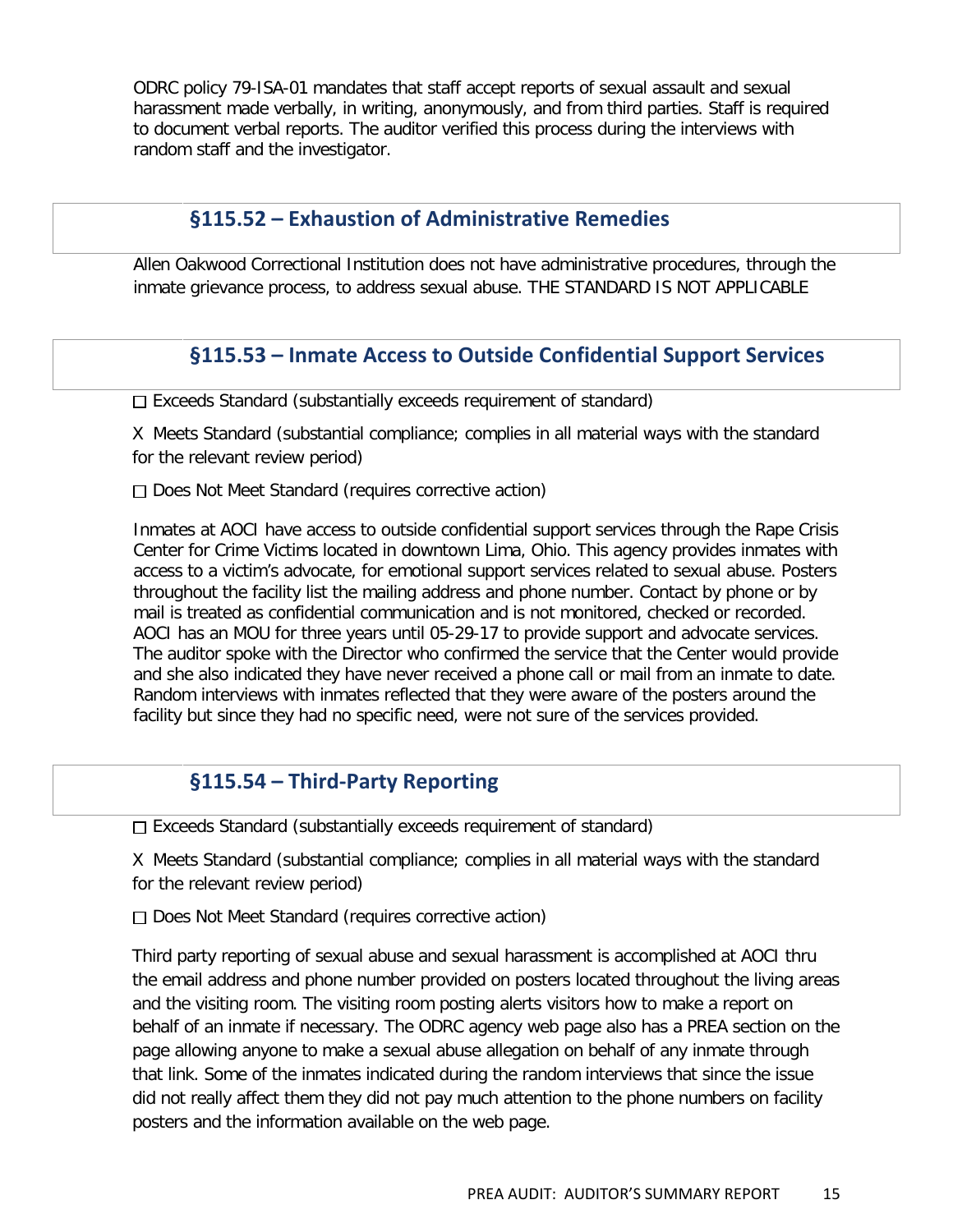# **§115.61 – Staff and Agency Reporting Duties**

 $\Box$  Exceeds Standard (substantially exceeds requirement of standard)

X Meets Standard (substantial compliance; complies in all material ways with the standard for the relevant review period)

 $\Box$  Does Not Meet Standard (requires corrective action)

ODRC policy 79-ISA-02 requires all staff to report immediately any knowledge, suspicion, or information they receive regarding an incident of sexual abuse or sexual harassment that occurred in a facility, whether or not it is part of the agency. This policy also prohibits staff from revealing any information related to a sexual abuse report to anyone other than to the extent necessary to make treatment, investigation, and other security and management decisions. The auditor formally and informally questioned staff about their reporting obligations with their responses reaffirming agency.

#### **§115.62 – Agency Protection Duties**

 $\Box$  Exceeds Standard (substantially exceeds requirement of standard)

X Meets Standard (substantial compliance; complies in all material ways with the standard for the relevant review period)

Does Not Meet Standard (requires corrective action)

Agency and facility policy requires that anytime the agency or facility learns that an inmate is subject to a substantial risk of imminent sexual abuse, staff takes immediate action to protect the inmate. Random interviews conducted with staff indicated that they would follow the same protocols as if an inmate actually reported he was sexually assaulted. They would separate the inmate from potential danger and then notify a supervisor the Investigator and the PREA Manager. The process was also reaffirmed during the interview with the Warden interview. He indicated that in the last twelve months there were no reported inmates at substantial risk. He discussed in detail the requirements of himself and his staff if the situation presented itself.

#### **§115.63 – Reporting to Other Confinement Facilities**

 $\Box$  Exceeds Standard (substantially exceeds requirement of standard)

X Meets Standard (substantial compliance; complies in all material ways with the standard for the relevant review period)

 $\Box$  Does Not Meet Standard (requires corrective action)

The Agency (79-ISA-02) requires that, upon receiving an allegation that an inmate was sexually abused while confined at another facility, the Warden of the facility must notify the head of the facility or appropriate office of the agency/facility within 72 hours where sexual abuse is alleged to have occurred. The facility had 2 allegations reported that were alleged while confined at another ODRC facility. Appropriate notifications were made and followed by investigations, which resulted in one (1) unsubstantiated allegation and one (1) unfounded allegation. The practice of facility notifications was confirmed during the Warden and Investigator interviews.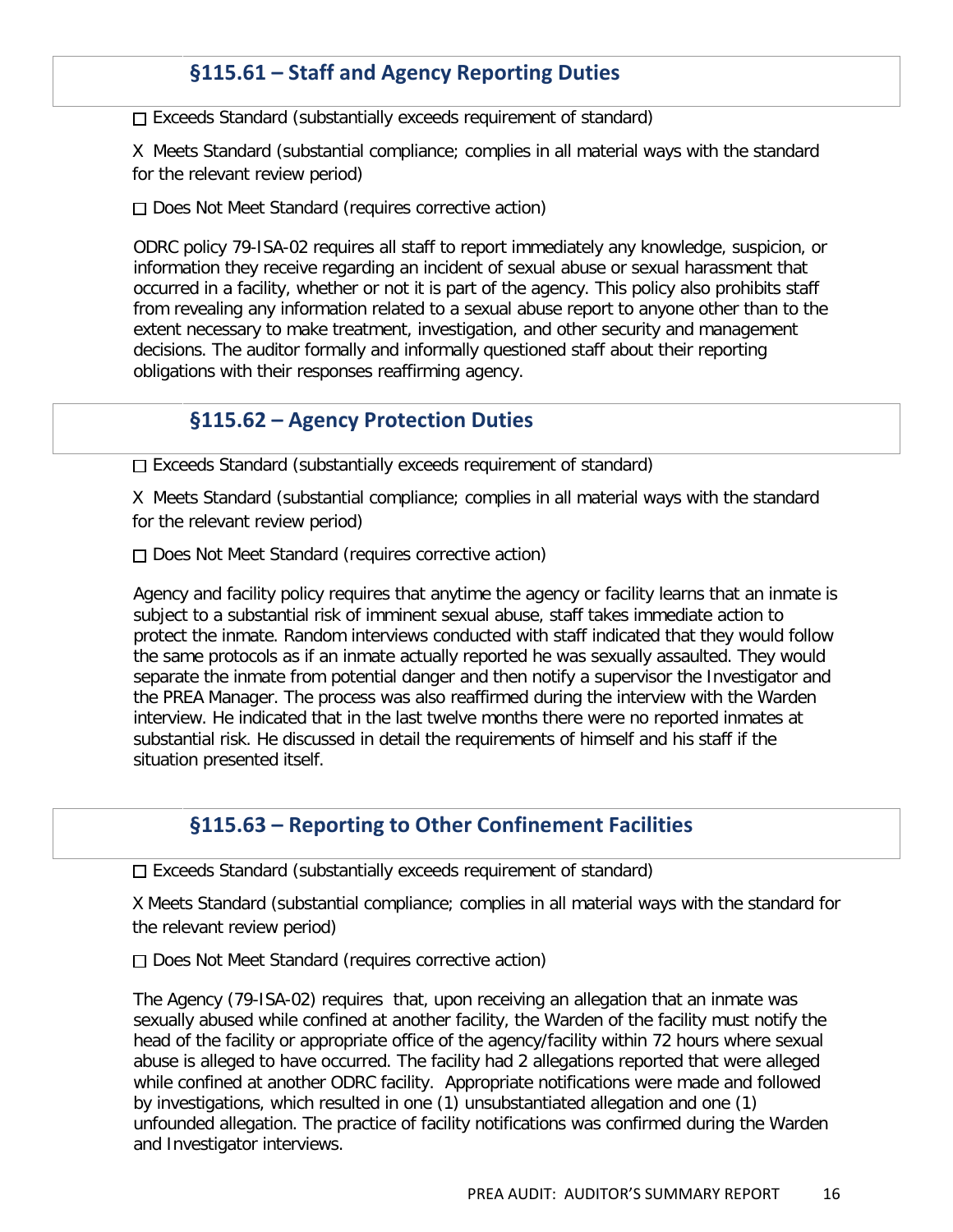## **§115.64 – Staff First Responder Duties**

 $\square$  Exceeds Standard (substantially exceeds requirement of standard)

X Meets Standard (substantial compliance; complies in all material ways with the standard for the relevant review period)

 $\Box$  Does Not Meet Standard (requires corrective action)

The Agency policy (79-ISA-02) outlines the specific duties of security and non-security personnel responding to allegations of sexual abuse. The auditor interviewed a security and non-security staff person. Each told the auditor their respective responsibilities after ensuring the safety and the well being of the alleged victim while ensuring that physical evidence is not destroyed or contaminated.

## **§115.65 – Coordinated Response**

 $\square$  Exceeds Standard (substantially exceeds requirement of standard)

X Meets Standard (substantial compliance; complies in all material ways with the standard for the relevant review period)

 $\Box$  Does Not Meet Standard (requires corrective action)

Allen Oakwood policy 3E1 is the written institutional plan coordinating all actions taken in response to an incident of sexual abuse among staff first responders, medical and mental health practitioners, investigators, and facility leadership. Executive staff elaborated each of their responsibilities in their coordinated efforts, during their interviews.

# **§115.66 – Preservation of ability to protect inmates from contact with** abusers

 $\Box$  Exceeds Standard (substantially exceeds requirement of standard)

X Meets Standard (substantial compliance; complies in all material ways with the standard for the relevant review period)

Does Not Meet Standard (requires corrective action)

The Ohio Department of Rehabilitation and Correction has not entered into a new or renewed any Collective Bargaining Agreement since August 20, 2012. The current agreement allows the Agency to remove staff alleged to have engaged in sexual abuse from inmate contact or placing the employee on paid levee pending the outcome of the investigation.

#### **§115.67 – Agency protection against retaliation**

 $\Box$  Exceeds Standard (substantially exceeds requirement of standard)

X Meets Standard (substantial compliance; complies in all material ways with the standard for the relevant review period)

 $\Box$  Does Not Meet Standard (requires corrective action)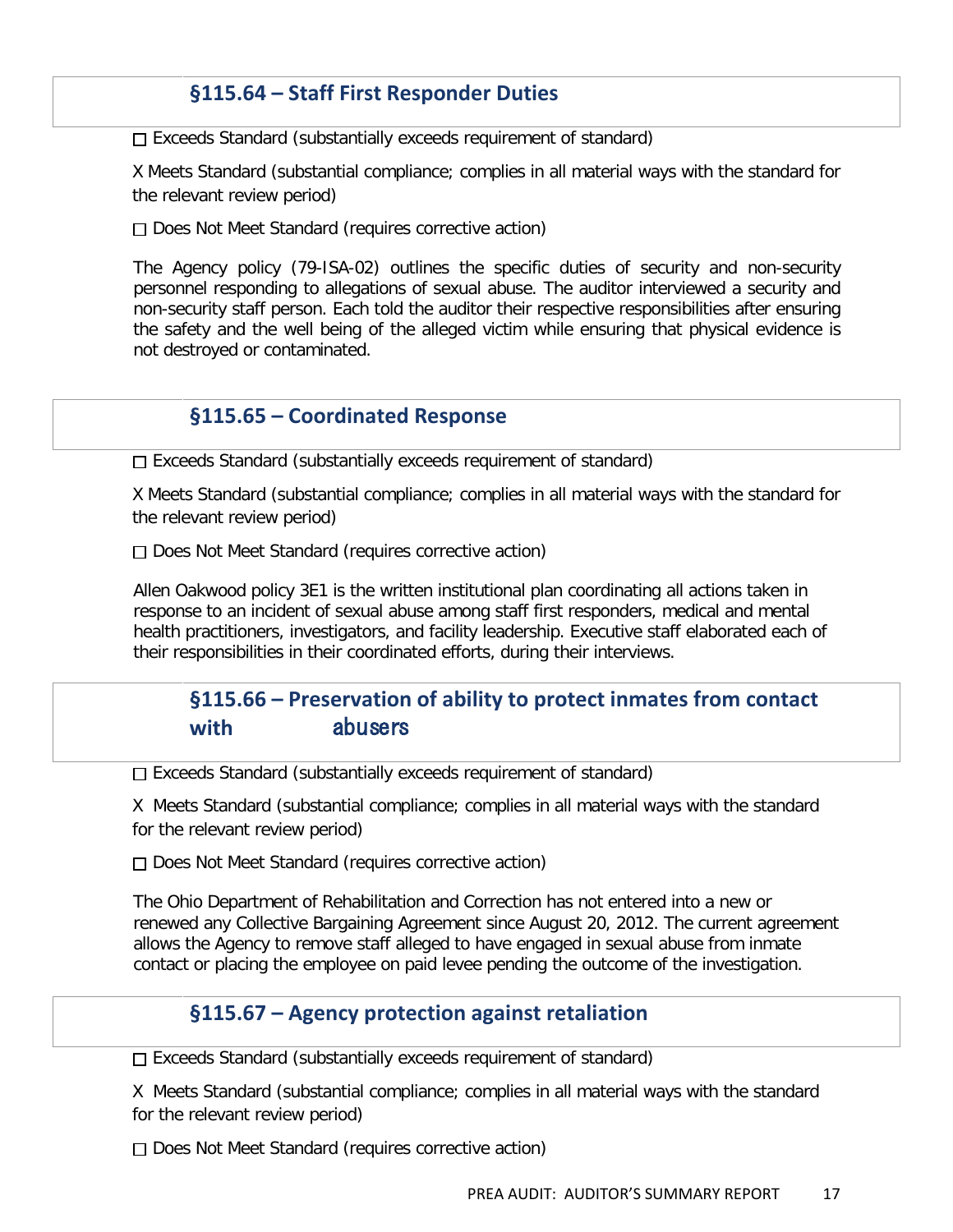ODRC policy 79-ISA-02 states that any inmates or staff member who reports sexual abuse or sexual harassment or cooperates with a sexual abuse or sexual harassment investigation will be free from retaliation by other inmates or staff. Retaliation shall be monitored in all case except those found to be unfounded. Investigator Allison Gibson is the staff person charged with monitoring retaliation at Allen Oakwood. Her interview and thorough review of her investigative files demonstrated inmate periodic monitoring for at least 90 days. She indicated the 90 days could be extended if necessary. The monitoring requires looking at the inmate work assignments, disciplinary reports and evaluations and talking with the inmate. He indicated he would monitor staff retaliation much in the same way (job assignments and evaluations). There have been no retaliation complaints made during the last 12 months.

## **§115.68 – Post-Allegation Protective Custody**

 $\Box$  Exceeds Standard (substantially exceeds requirement of standard)

X Meets Standard (substantial compliance; complies in all material ways with the standard for the relevant review period)

Does Not Meet Standard (requires corrective action)

ODRC 79 ISA-04 prohibits the facility from placing inmates in segregation for protection who allege to have suffered sexual abuse unless no alternative is available. If placed there prisoners must be provided with programs, privileges, education and work or document why they didn't receive them. The Warden and the Special Housing Unit Supervisor indicated confirmed that segregation has not been used and would probably not be used to house inmates for protection after an alleged sexual assault. As previously noted due to the varied missions Allen Oakwood inmates can be placed in other general population housing units without the necessity of them being placed in SHU for protection.

# **§115.71 – Criminal and Administrative Agency Investigations**

X Exceeds Standard (substantially exceeds requirement of standard)

 $\Box$  Meets Standard (substantial compliance; complies in all material ways with the standard for the relevant review period)

 $\Box$  Does Not Meet Standard (requires corrective action)

All allegations of sexual abuse are immediately turned over to the Ohio State Highway Patrol Investigator for investigation as a crime. If he determines no crime was committed the Allen Oakwood Investigator conducts an administrative investigation. The auditor reviewed the training records of the facility investigator. As noted in standard 115.34 she has received the special training required. During her interview she informed the auditor that the credibility of an alleged victim, suspect, or witness is assessed on an individual basis and not determined by the person's status as prisoner or staff. All nineteen (19) alleged sexual abuse investigative files were reviewed. There appears to be a tremendous working relationship between both the Ohio State Patrol Investigator and the AOCI Investigator. It is clear from review of the investigative files there is constant communication between them from the emails found in the files.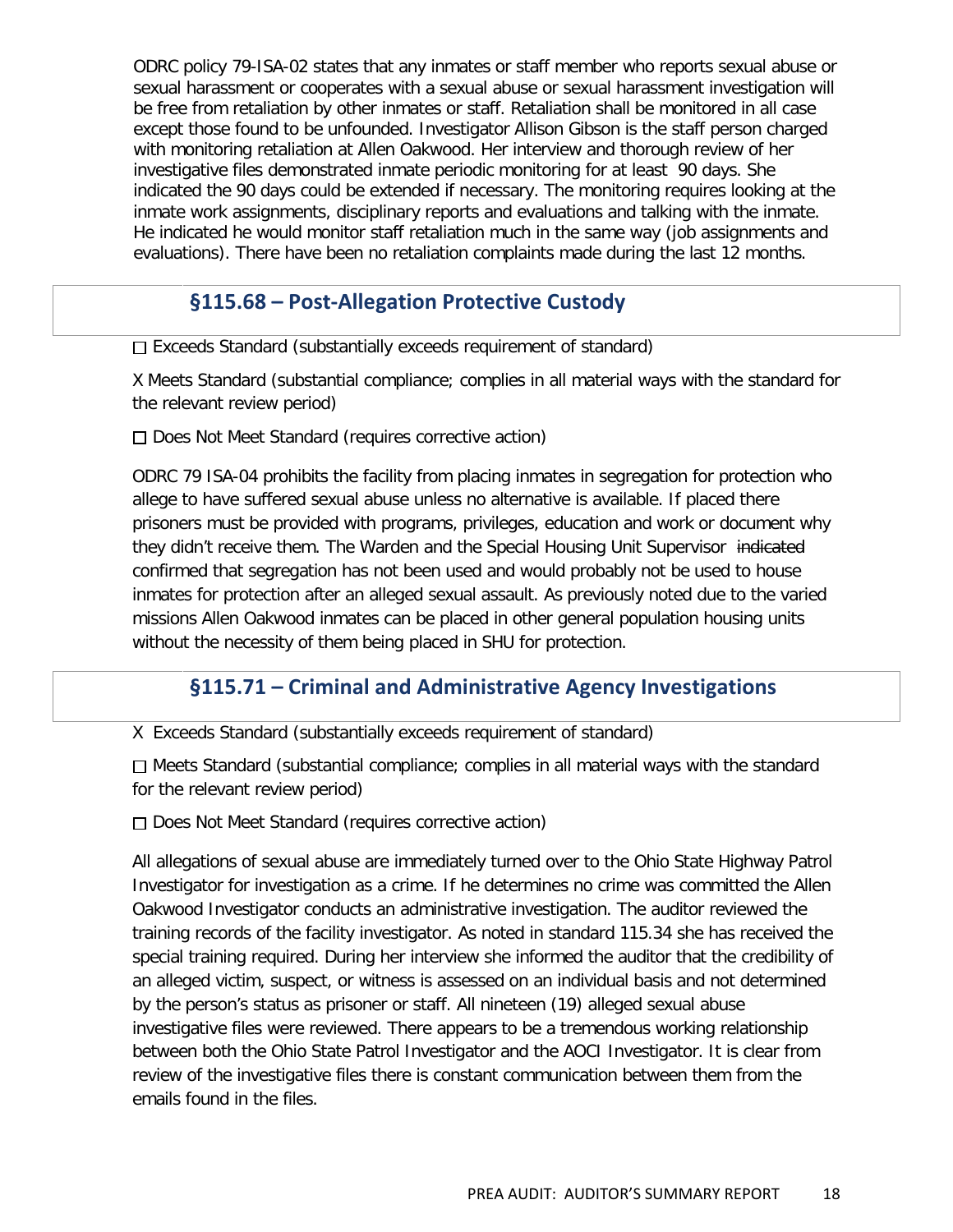# **§115.72 – Evidentiary Standard for Administrative Investigations**

 $\Box$  Exceeds Standard (substantially exceeds requirement of standard)

X Meets Standard (substantial compliance; complies in all material ways with the standard for the relevant review period)

 $\Box$  Does Not Meet Standard (requires corrective action)

ODRC policy 79-ISA-02 imposes no standard higher than a preponderance of the evidence for determining whether allegations of sexual abuse or sexual harassment are substantiated. During the interview with the AOCI Investigator she confirmed the threshold.

#### **§115.73 – Reporting to Inmate**

 $\Box$  Exceeds Standard (substantially exceeds requirement of standard)

X Meets Standard (substantial compliance; complies in all material ways with the standard for the relevant review period)

 $\Box$  Does Not Meet Standard (requires corrective action)

ODRC policy 79-ISA-02 requires that any inmate who makes an allegation that he suffered sexual abuse in an agency facility is informed verbally as to whether the allegation has been determined to be substantiated, unsubstantiated, or unfounded following an investigation by the agency. The inmate notification is maintained in the investigative file. These notifications were present in all files reviewed at Allen Oakwood

#### **§115.76 – Disciplinary sanctions for staff**

 $\square$  Exceeds Standard (substantially exceeds requirement of standard)

X Meets Standard (substantial compliance; complies in all material ways with the standard for the relevant review period)

 $\Box$  Does Not Meet Standard (requires corrective action)

ODRC policies 79-ISA-01 and 31-SEM-02 mandate that staff is subject to disciplinary sanctions up to and including termination for violating agency sexual abuse or sexual harassment policies. The policies also provide disciplinary sanctions for violations of agency policies relating to sexual abuse or sexual harassment commensurate with the nature and circumstances of the acts committed, the staff member's disciplinary history, and the sanctions imposed for comparable offenses by other staff with similar histories.

There have been no terminations or discipline imposed on any staff member for sexual abuse or sexual harassment within the last 12 months.

#### **§115.77 – Corrective action for contractors and volunteers**

 $\Box$  Exceeds Standard (substantially exceeds requirement of standard)

X Meets Standard (substantial compliance; complies in all material ways with the standard for the relevant review period)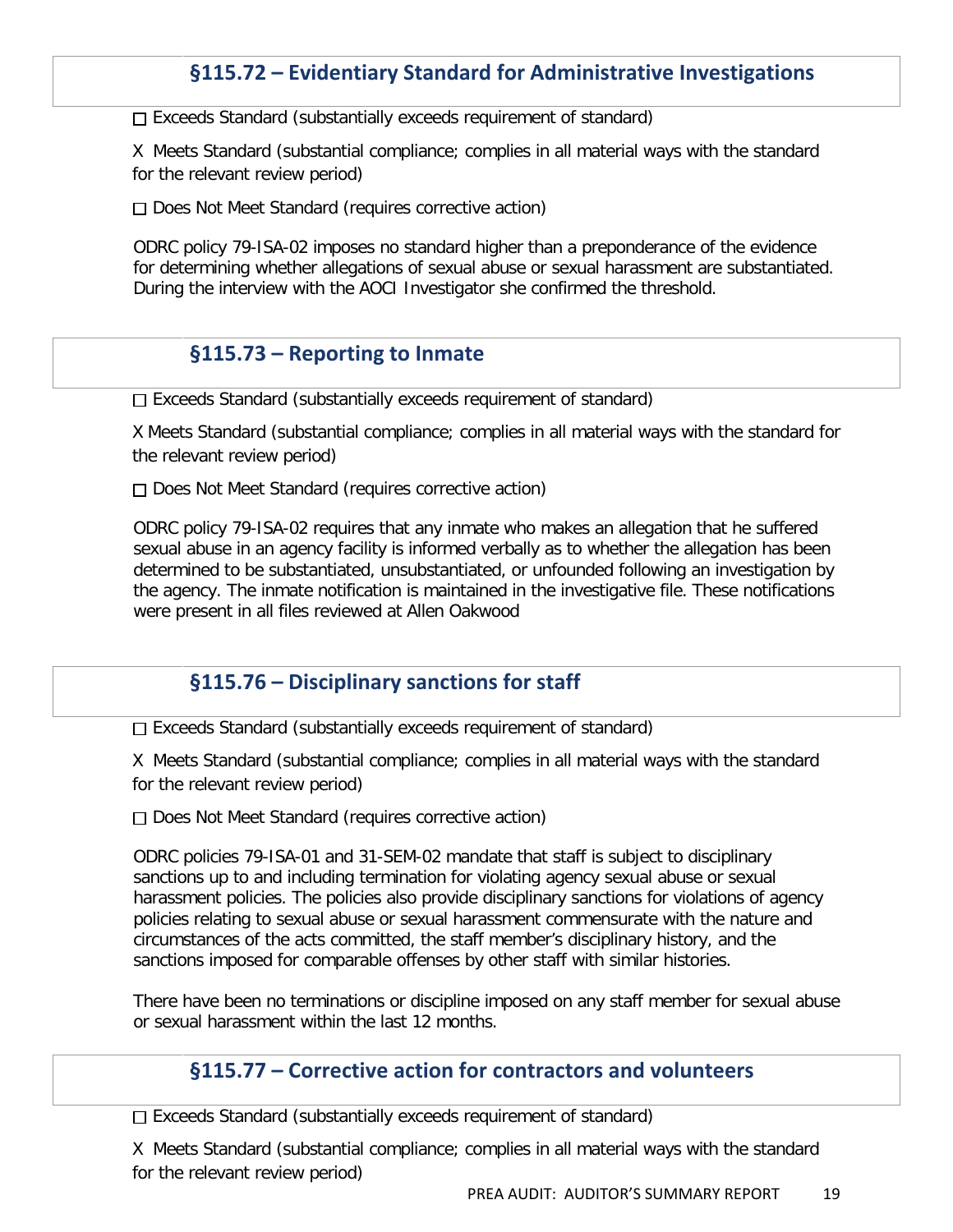□ Does Not Meet Standard (requires corrective action)

ODRC policies 79-ISA-01, 71-SOC-01 and Standards of Conduct requires that any contractor or volunteer who engages in sexual abuse be reported to law enforcement agencies, unless the activity was clearly not criminal, and to relevant licensing bodies. There have been no allegations of sexual abuse or sexual harassment made against any contractor or volunteer. A contractor informed the auditor that their training included what would happen to them should they violated the Agency Zero Tolerance policy.

# **§115.78 – Disciplinary sanctions for inmates**

 $\Box$  Exceeds Standard (substantially exceeds requirement of standard)

X Meets Standard (substantial compliance; complies in all material ways with the standard for the relevant review period)

□ Does Not Meet Standard (requires corrective action)

ODRC prohibits all sexual relations between inmates. Anyone found guilty of this behavior at a disciplinary hearing receives a sanction. Sanctions are commensurate with the nature and circumstances of the abuse committed taking into account whether mental disabilities contributed. The policy was confirmed with the Warden during her interview.

The auditor had the opportunity to sit in on two Rule Infraction Board hearing involving sexual relations between them. Both were on a housing unit for inmates with limited mental functioning. The Hearing Officer took that into consideration when imposing a sanction for their behavior.

# **§115.81 – Medical and mental health screenings; history of sexual abuse**

Exceeds Standard (substantially exceeds requirement of standard)

X Meets Standard (substantial compliance; complies in all material ways with the standard for the relevant review period)

Does Not Meet Standard (requires corrective action)

79-ISA-04 requires when an inmate indicates during intake that he experienced prior sexual victimization, whether it occurred in an institutional setting or in the community; or if he indicates he perpetrated abuse in a facility or in the community, the inmate is offered a follow-up meeting with a medical or mental health practitioner within 14 days of his intake screening. This was confirmed during the interviews with the Director Mental Health Service and Health Care Administrator. Interviews with three inmates alleging prior victimization also confirmed they were offered treatment services within the first two weeks of arrival. The Social Worker and medical staff member both indicated that any information related to sexual victimization or abusiveness that occurred in an institutional setting is strictly limited to medical and mental health practitioners and other staff, as necessary, to inform treatment plans and security and management decisions, including housing, bed, work, education, and program assignments, or as otherwise required by Federal, State, or local law.

## **§115.82 – Access to emergency medical and mental health services**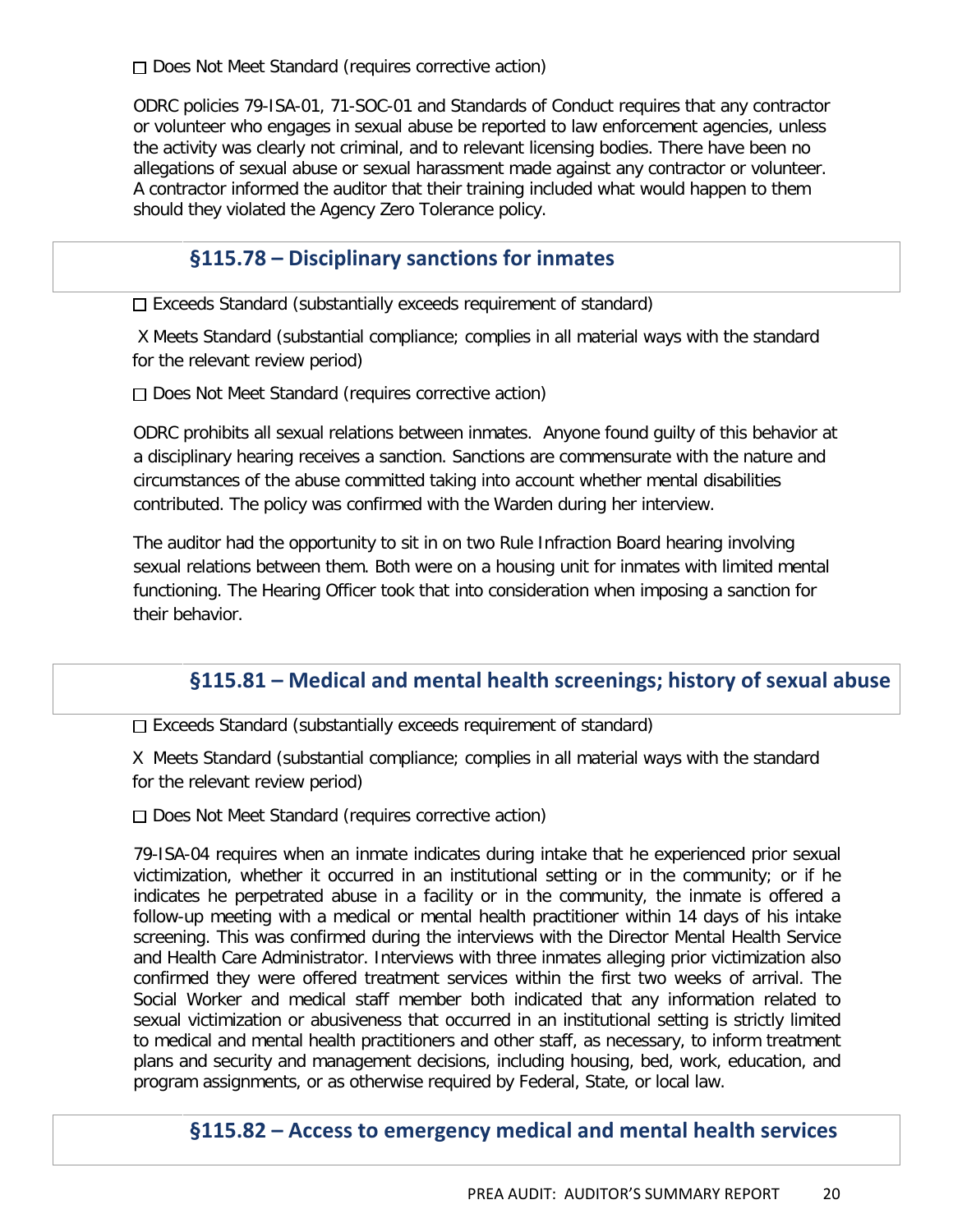□ Exceeds Standard (substantially exceeds requirement of standard)

X Meets Standard (substantial compliance; complies in all material ways with the standard for the relevant review period)

 $\Box$  Does Not Meet Standard (requires corrective action)

Medical Protocol B-11 requires all inmate victims of sexual abuse receive timely, unimpeded access to emergency medical treatment and crisis intervention services. Medical and mental health practitioners according to their professional judgment determine the nature and scope of such services.

All medical and mental health staff is required to document the timeliness of emergency medical treatment and crisis intervention services that are provided. Treatment services provided to every victim is performed without financial cost and regardless of whether the victim names the abuser or cooperates with any investigation arising out of the incident. As previously indicated forensic examinations are performed at St. Rita's Medical Center. Timely information and services concerning contraception and sexually transmitted infection prophylaxis are provided by the hospital or immediately on return according to policy and interview with the Health Care Administrator.

# **§115.83 – Ongoing medical and mental** he 
**victims and abusers**

 $\square$  Exceeds Standard (substantially exceeds requirement of standard)

X Meets Standard (substantial compliance; complies in all material ways with the standard for the relevant review period)

 $\Box$  Does Not Meet Standard (requires corrective action)

Every inmate who has been victimized by sexual abuse in any prison, jail, lockup, or juvenile facility is required to be provided no cost medical and mental health evaluations and treatment according to ODRC policy 79-ISA-02. The interviews with the Health Care Administrator and interviews with inmates reporting prior victimization verified practice to this policy. The policy further requires facility to conduct a mental health evaluation of all The policy further requires facility to conduct a mental health evaluation of all known inmate-oninmate abusers within 60 days of learning of such abuse history and offers treatment when deemed appropriate by mental health practitioners. This practice was confirmed in the interview with the Mental Health Administrator and review of a record of a known inmate abuser.

#### **§115.86 – Sexual abuse incident reviews**

 $\Box$  Exceeds Standard (substantially exceeds requirement of standard)

X Meets Standard (substantial compliance; complies in all material ways with the standard for the relevant review period)

□ Does Not Meet Standard (requires corrective action)

ODRC policy 79-ISA-03 requires each facility, within the Agency, conduct a sexual abuse incident review at the conclusion of every criminal or administrative sexual abuse investigation, unless the allegation had been determined to be unfounded.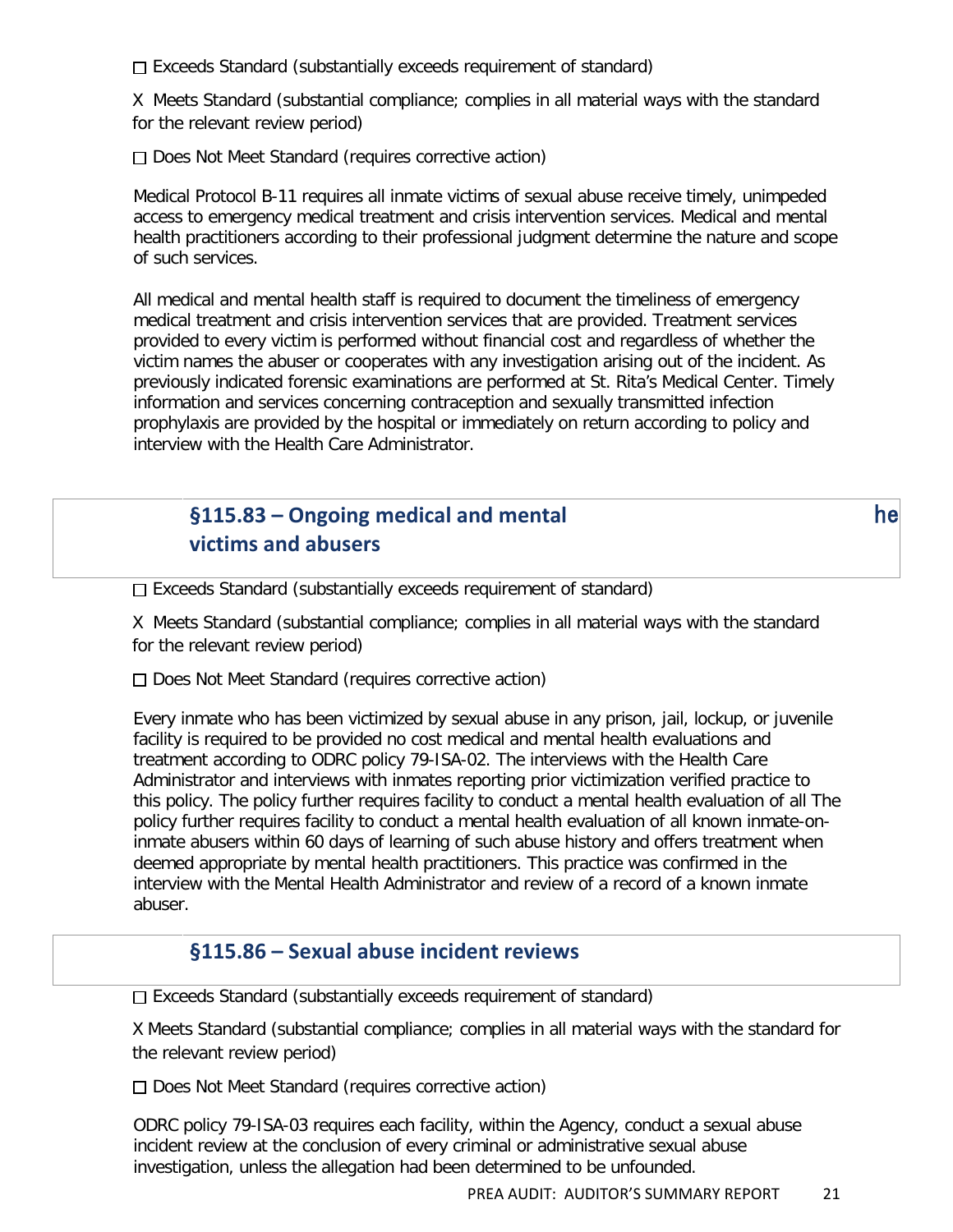The Sexual Abuse Review Team (SART) at Allen Oakwood reviews all sexual abuse incidents within 30 calendar days of the conclusion of an investigation, unless the allegation was determined to be unfounded. The Committee, at Allen Oakwood, is comprised of the Deputy Warden for Operations, Deputy Warden for Special Services, the Investigator, the PREA Compliance Manager, Unit Management Chief, Healthcare Adminstrator, Mental Health Administrator, Major and Victim Support Person- Interviews with members of this team went into detail of what is reviewed. The auditor reviewed four examples of completed reviews. These reviews are forwarded to the Warden and if the team makes a recommendation then it must be implemented or documented why it was not.

# **§115.87 – Data Collection**

□ Exceeds Standard (substantially exceeds requirement of standard)

X Meets Standard (substantial compliance; complies in all material ways with the standard for the relevant review period)

 $\Box$  Does Not Meet Standard (requires corrective action)

Allen Oakwood collects accurate data on all allegations of sexual abuse. This data is forwarded so that the Agency can collect uniform data on every facility including the two private facilities. The data collected from these two facilities is not included in the aggregate number provided in the Survey on Sexual Victimization (SSV2) provided each September to DOJ. The form was submitted prior to the September 1, 2014 deadline. The information supplied in this report to DOJ is accumulated from each facility utilizing the PREA Incident Packet System. This set of forms documents the PREA process from the allegation through the review on every case even unfounded. The Agency is currently in the process of automating this system so data can be retrieved and shared by those staff that has a need to access.

# **§115.88 – Data Review** □ **for Corrective Action**

X Exceeds Standard (substantially exceeds requirement of standard)

Meets Standard (substantial compliance; complies in all material ways with the standard for the relevant review period)

 $\Box$  Does Not Meet Standard (requires corrective action)

Each year, ODRC collects accurate, uniform data for every allegation of sexual abuse and completes the Survey of Sexual Violence (SSV) report. The SSV report provides information on every allegation of inmate on inmate and staff on inmate sexual abuse and is posted on the ODRC web site that is available to the public. ODRC completes an annual internal report that targets confirmed inmate on inmate and staff on inmate sexual abuse incidents. This report provides a comparison of incidents from 2012 and 2013 and is utilized by the ODRC PREA Coordinator to identify problem areas and formulate corrective measures in efforts of reducing future incidents of sexual abuse. ODRC has compiled its second internal report since ODRC's full implementation of the PREA standards. Noted in the latest report, the number of staff on inmate contact sexual assaults drastically decreased from 39 incidents in 2012 to 3 incidents in 2013. The PREA Coordinator determined that the reason for such a dramatic decrease is the fact that the there was a reporting error within last year's internal